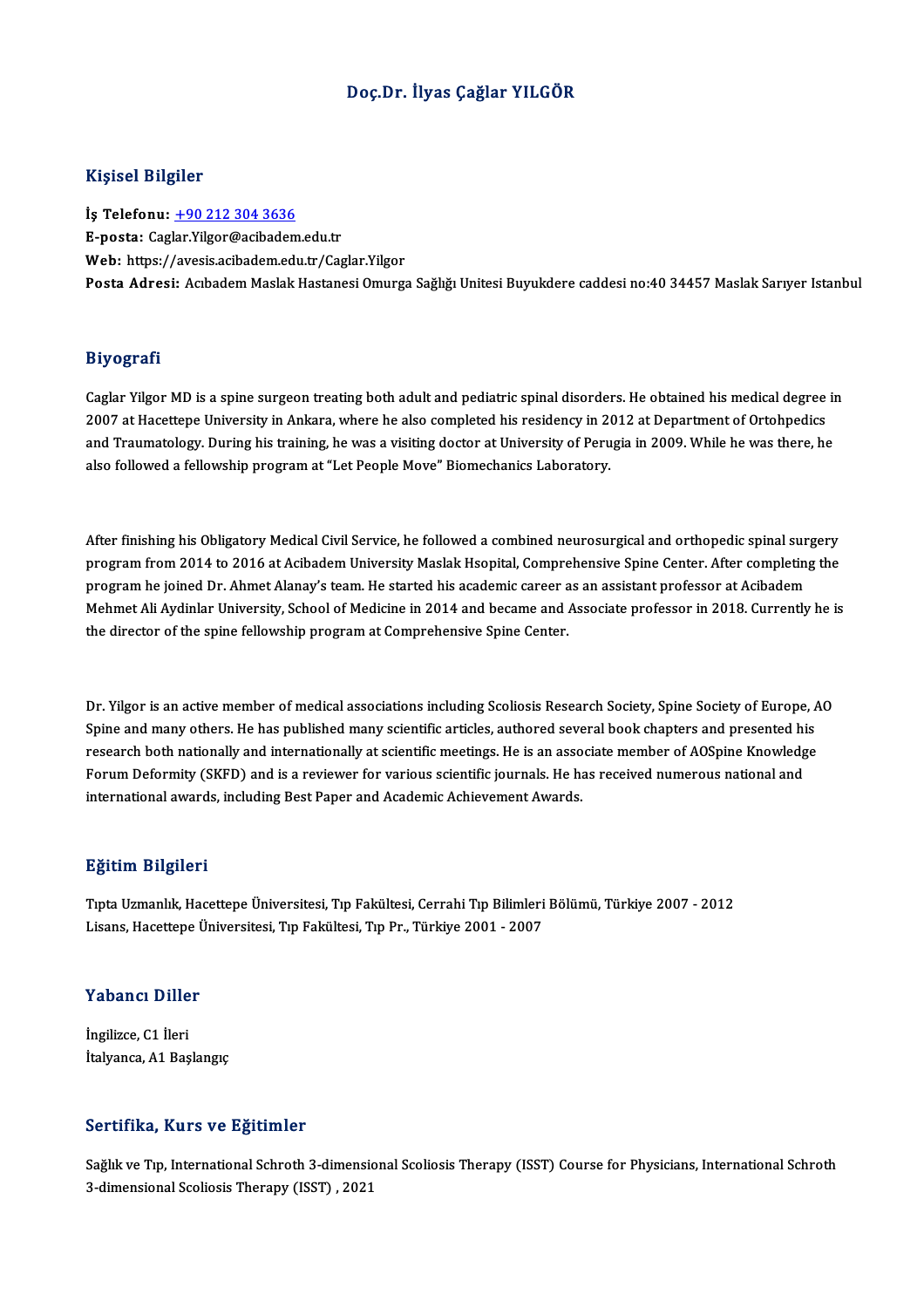#### Araştırma Alanları

Tıp, Sağlık Bilimleri, Cerrahi Tıp Bilimleri, Ortopedi ve Travmatoloji

#### Akademik Unvanlar / Görevler

Akademik Unvanlar / Görevler<br>Doç.Dr., Acıbadem Mehmet Ali Aydınlar Üniversitesi, Tıp Fakültesi, Cerrahi Tıp Bilimleri Bölümü, 2018 - Devam Ediyor<br>Yrd Doc.Dr., Acıbadem Mehmet Ali Aydınlar Üniversitesi, Tıp Fakültesi, Cerra Yrkuu onfine Sirvuniar 7 "u or svisi"<br>Doç.Dr., Acıbadem Mehmet Ali Aydınlar Üniversitesi, Tıp Fakültesi, Cerrahi Tıp Bilimleri Bölümü, 2018 - Devam Ed<br>Arastırma Cörevlisi, Hasettana Üniversitesi, Tın Fakültesi, Cerrahi Tın Doç.Dr., Acıbadem Mehmet Ali Aydınlar Üniversitesi, Tıp Fakültesi, Cerrahi Tıp Bilimleri Bölümü, 2011<br>Yrd.Doç.Dr., Acıbadem Mehmet Ali Aydınlar Üniversitesi, Tıp Fakültesi, Cerrahi Tıp Bilimleri Bölümü,<br>Araştırma Görevlisi Araştırma Görevlisi, Hacettepe Üniversitesi, Tıp Fakültesi, Cerrahi Tıp Bilimleri Bölümü, 2007 - 2012<br>Verdiği Dersler

Verdiği Dersler<br>Omurgada travma, skolyoz ve kifoz cerrahi yaklaşımları, Lisans, 2017 - 2018<br>Ortanedik Peteleji, Ön Lisans, 2016 - 2017, 2017, 2019 Vortuga Borbior<br>Omurgada travma, skolyoz ve kifoz cerrahi yaklaşımları,<br>Ortopedik Patoloji, Ön Lisans, 2016 - 2017, 2017 - 2018<br>Fenksivenal Anatomi, Ön Lisans, 2016 - 2017, 2017, 201 Ortopedik Patoloji, Ön Lisans, 2016 - 2017, 2017 - 2018<br>Fonksiyonel Anatomi, Ön Lisans, 2016 - 2017, 2017 - 2018

#### SCI, SSCI ve AHCI İndekslerine Giren Dergilerde Yayınlanan Makaleler

I. SSCI ve AHCI İndekslerine Giren Dergilerde Yayınlanan Makaleler<br>I. Impact of radiologic variables on item responses of ODI, SRS22 and SF-36. in adult spinal deformity<br>I. Instints: differential item functioning (DIE) ana patients: differential item functioning (DIF) analysis results from a multi-center database<br>patients: differential item functioning (DIF) analysis results from a multi-center database<br>Viecen D, vüycul s, Beissiane L, Vilge Impact of radiologic variables on item responses of ODI, SRS22 and SF-36. in adult spinal defor<br>patients: differential item functioning (DIF) analysis results from a multi-center database<br>Kieser D., YÜKSEL S., Boissiere L. patients: differential item functioning (DIF) analysis results from a multi-center database<br>Kieser D., YÜKSEL S., Boissiere L., Yilgor C., Cawley D., Hayashi K., ALANAY A., Kleinstueck F., Pellise F., Perez-<br>Grueso F., et Kieser D., YÜKSEL S., Boissiere L., Yilgor C., Cawley D., Hayashi K., ALANAY A., Kleinstueck F., J<br>Grueso F., et al.<br>EUROPEAN SPINE JOURNAL, cilt.31, sa.5, ss.1166-1173, 2022 (SCI İndekslerine Giren Dergi)<br>Sungeone', riek Grueso F., et al.<br>EUROPEAN SPINE JOURNAL, cilt.31, sa.5, ss.1166-1173, 2022 (SCI İndekslerine Giren Dergi)<br>II. Surgeons' risk perception in ASD surgery: The value of objective risk assessment on decision making<br>and pat

EUROPEAN SPINE JOURNA<br>Surgeons' risk perception<br>and patient counselling<br>Pellice E. Vile Cesedemunt Surgeons' risk perception in ASD surgery: The value of objective risk assessment on decision makin<br>and patient counselling<br>Pellise F., Vila-Casademunt A., Nunez-Pereira S., Haddad S., Smith J. S. , Kelly M. P. , ALANAY A.,

and patient couns<br>Pellise F., Vila-Casad<br>J., YILGÖR İ. Ç. , et al.<br>EUROPEAN SPINE IC Pellise F., Vila-Casademunt A., Nunez-Pereira S., Haddad S., Smith J. S. , Kelly M. P. , ALANAY A<br>J., YILGÖR İ. Ç. , et al.<br>EUROPEAN SPINE JOURNAL, cilt.31, sa.5, ss.1174-1183, 2022 (SCI İndekslerine Giren Dergi)<br>Cambinad

J., YILGÖR İ. Ç. , et al.<br>EUROPEAN SPINE JOURNAL, cilt.31, sa.5, ss.1174-1183, 2022 (SCI İndekslerine Giren Dergi)<br>III. Combined anterior-posterior versus all-posterior approaches for adult spinal deformity correction: EUROPEAN SPINE JOURNAL, cilt.31, sa.5, ss.1174-1183, 2022 (SCI İndekslerine Giren Dergi)<br>Combined anterior-posterior versus all-posterior approaches for adult spinal de<br>a matched control study Combined anterior-posterior versus all-posterior approaches for adult spinal deformity correction<br>a matched control study<br>Haddad S., Vila-Casademunt A., YILGÖR İ. Ç. , Nunez-Pereira S., Ramirez M., Pizones J., ALANAY A., K

Obeid I., Sanchez Perez-Grueso F. J., et al. Haddad S., Vila-Casademunt A., YILGÖR İ. Ç., Nunez-Pereira S., Ramirez M., Pizones J., ALANAY A., Kleinstuck F.,

Obeid I., Sanchez Perez-Grueso F. J. , et al.<br>EUROPEAN SPINE JOURNAL, 2022 (SCI İndekslerine Giren Dergi)<br>IV. The classification of scoliosis braces developed by SOSORT with SRS, ISPO, and POSNA and approved<br>by ESPPM EUROPEAN SPINE JOURNAL, 2022 (SCI Indekslerine Giren Dergi)<br>The classification of scoliosis braces developed by SOSOR<br>by ESPRM The classification of scoliosis braces developed by SOSORT with SRS, ISPO, and POSNA and app<br>by ESPRM<br>Negrini S., Aulisa A. G. , Cerny P., de Mauroy J. C. , McAviney J., Mills A., Donzelli S., Grivas T. B. , Hresko M. T. ,

**by ESPRM<br>Negrini S., Aulisa<br>Kotwicki T., et al.<br>EUROPEAN SPIN** Negrini S., Aulisa A. G. , Cerny P., de Mauroy J. C. , McAviney J., Mills A., Donzelli S., Grivas T.<br>Kotwicki T., et al.<br>EUROPEAN SPINE JOURNAL, cilt.31, sa.4, ss.980-989, 2022 (SCI İndekslerine Giren Dergi)<br>Componentoru m

- Kotwicki T., et al.<br>EUROPEAN SPINE JOURNAL, cilt.31, sa.4, ss.980-989, 2022 (SCI İndekslerine Giren Dergi)<br>V. Compensatory mechanisms recruited against proximal junctional kyphosis by patients instrumented<br>from the therese EUROPEAN SPINE JOURNAL, cilt.31, sa.4, ss.980-98<br>Compensatory mechanisms recruited against<br>from the thoracolumbar junction to the iliac<br>Pisanes L. Parez Crusse E.J.S. Marene Marsonar Compensatory mechanisms recruited against proximal junctional kyphosis by patients instrumented<br>from the thoracolumbar junction to the iliac<br>Pizones J., Perez-Grueso F. J. S. , Moreno-Manzanaro L., Escámez F., Yilgor C., V from the thoracolumbar junction to the iliac<br>Pizones J., Perez-Grueso F. J. S. , Moreno-Manzanaro L.<br>N., Sánchez-Márquez J. M. , Obeid I., Kleinstück F., et al.<br>EUROPEAN SPINE JOUPMAL , silt 21, so 1, so 1,12,122, 2 Pizones J., Perez-Grueso F. J. S. , Moreno-Manzanaro L., Escámez F., Yilgor C., Vila-Casadem<br>N., Sánchez-Márquez J. M. , Obeid I., Kleinstück F., et al.<br>EUROPEAN SPINE JOURNAL, cilt.31, sa.1, ss.112-122, 2022 (SCI İndeksle N., Sánchez-Márquez J. M. , Obeid I., Kleinstück F., et al.<br>EUROPEAN SPINE JOURNAL, cilt.31, sa.1, ss.112-122, 2022 (SCI İndekslerine Giren Dergi)<br>VI. Does vertebral body tethering cause disc and facet joint degenerati
- EUROPEAN SPINE JOURNAL, cilt.31<br>Does vertebral body tethering<br>minimum two years follow-up<br><sup>Vugolul A</sup> Almungrli B. Durbas A Does vertebral body tethering cause disc and facet joint degeneration? A preliminary MRI study with<br>minimum two years follow-up<br>Yucekul A., Akpunarli B., Durbas A., Zulemyan T., Havlucu I., Ergene G., Senay S., Dikmen P.,

minimum two years follow-up<br>Yucekul A., Akpunarli B., Durbas A., Zulemyan T., Havlucu I., Ergene G., Senay S., Di<br>et al.<br>SPINE JOURNAL, cilt.21, sa.11, ss.1793-1801, 2021 (SCI İndekslerine Giren Dergi) Yucekul A., Akpunarli B., Durbas A., Zulemyan T., Havlucu I., Ergene G., Senay S., Dikmen P., Balci S. T., Karaarslan E.,

VII. Evaluation of Global Alignment and Proportion Score in an Independent Database. Gupta M. C., Yilgor C., Moon H. J., Lertudomphonwanit T., Alanay A., Lenke L., Bridwell K. H.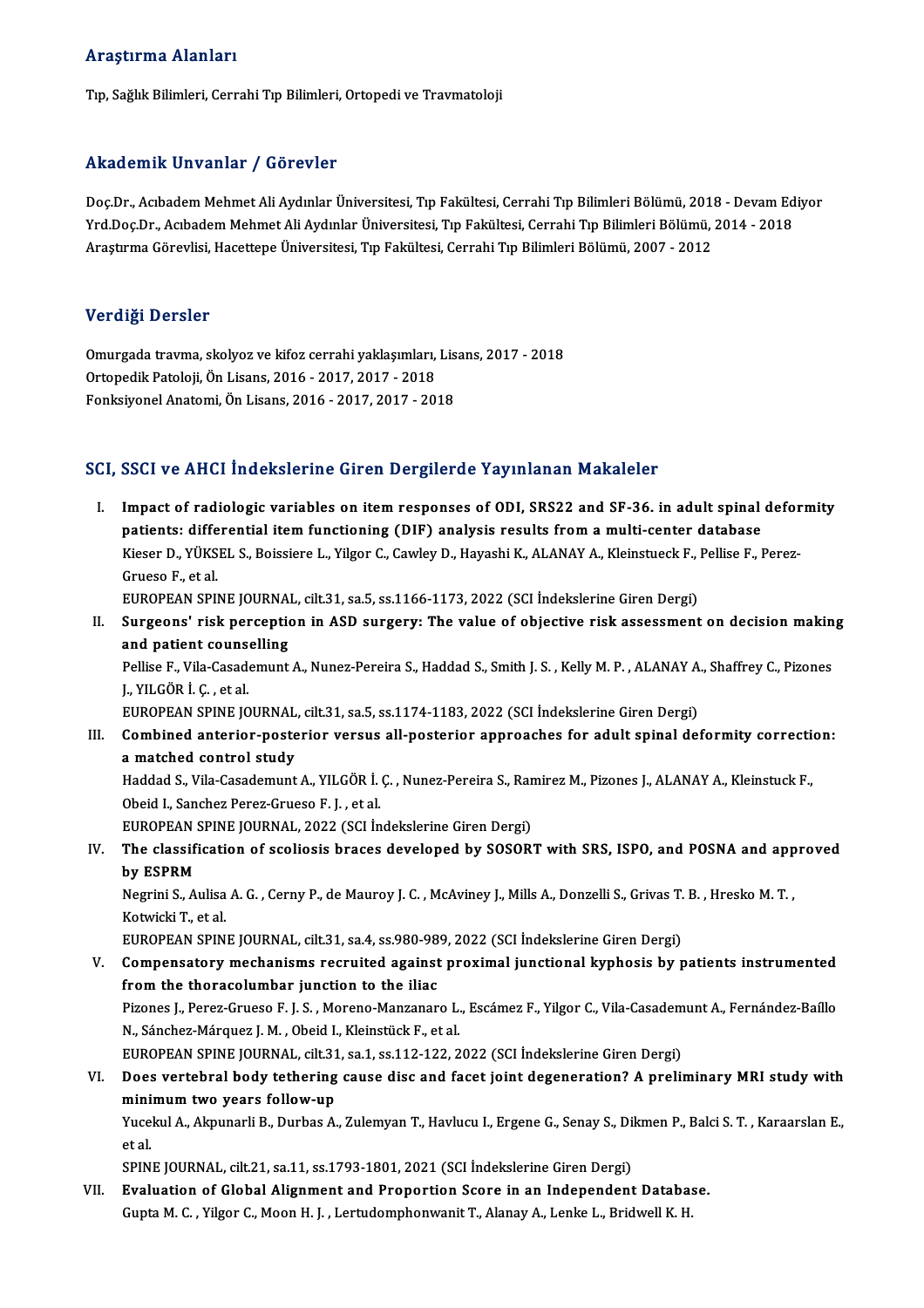The spine journal : official journal of the North American Spine Society, cilt.21, ss.1549-1558, 2021 (SCI<br>Indekslerine Ciren Dergi) The spine journal : official<br>İndekslerine Giren Dergi)<br>Obeid Corenal Malalian

VI I. Obeid-CoronalMalalignment Classification Is Age Related and Independently Associated to Personal Reported Outcome Measurement Scores in the Nonfused Spine Obeid-Coronal Malalignment Classification Is Age Related and Independently Associated to Person:<br>Reported Outcome Measurement Scores in the Nonfused Spine<br>Kieser D. C. , Boissiere L., Bourghli A., Hayashi K., Cawley D., YI Re<mark>ported Out</mark><br>Kieser D. C. , Bo<br>Pizones J., et al.<br>NEUPOSPINE Kieser D. C. , Boissiere L., Bourghli A., Hayashi K., Cawley D., YILGÖR İ. Ç. , Al<br>Pizones J., et al.<br>NEUROSPINE, cilt.18, sa.3, ss.475-480, 2021 (SCI İndekslerine Giren Dergi)<br>A.Q. Spine, Adult Spinel Deformity Bationt Br

NEUROSPINE, cilt.18, sa.3, ss.475-480, 2021 (SCI İndekslerine Giren Dergi)

Pizones J., et al.<br>NEUROSPINE, cilt.18, sa.3, ss.475-480, 2021 (SCI İndekslerine Giren Dergi)<br>IX. AO Spine Adult Spinal Deformity Patient Profile: A Paradigm Shift in Comprehensive Patient<br>Evaluation in Order to Optimi AO Spine Adult Spinal Deformity Patient Profile: A Paradigm Shift in Comprehensive Patient<br>Evaluation in Order to Optimize Treatment and Improve Patient Care<br>Naresh-Babu J., Kwan K.Y. H. , Wu Y., YILGÖR İ. Ç. , ALANAY A., Evaluat<br>Naresh-l<br>G. , et al.<br>CLOPAL Naresh-Babu J., Kwan K. Y. H. , Wu Y., YILGÖR İ. Ç. , ALANAY A.,<br>G. , et al.<br>GLOBAL SPINE JOURNAL, 2021 (SCI İndekslerine Giren Dergi)<br>The Impect of Connective Sungeny op Health Belated Ou

G. , et al.<br>GLOBAL SPINE JOURNAL, 2021 (SCI İndekslerine Giren Dergi)<br>X. The Impact of Corrective Surgery on Health-Related Quality of Life Subclasses in Adult Scoliosis: Will<br>Desnee of Correction Prespectisate Desnee of I GLOBAL SPINE JOURNAL, 2021 (SCI İndekslerine Giren Dergi)<br>The Impact of Corrective Surgery on Health-Related Quality of<br>Degree of Correction Prognosticate Degree of Improvement?<br>Caulau D. T. Takamata M. Baissiara J. Jarrie The Impact of Corrective Surgery on Health-Related Quality of Life Subclasses in Adult Scoliosis<br>Degree of Correction Prognosticate Degree of Improvement?<br>Cawley D. T. , Takemoto M., Boissiere L., Larrieu D., Kieser D. C.

Degree of Col<br>Cawley D. T. , T.<br>Alanay A., et al.<br>European ening Cawley D. T. , Takemoto M., Boissiere L., Larrieu D., Kieser D. C. , Fujishiro T., Hayashi K., Bourghli A., Yilgor C.,<br>Alanay A., et al.<br>European spine journal : official publication of the European Spine Society, the Euro

Alanay A., et al.<br>European spine journal : official publication of the European Spine Society, the European Spinal Deformity Soc<br>and the European Section of the Cervical Spine Research Society, cilt.30, ss.2033-2039, 2021 European spi<br>and the Euro<br>Giren Dergi)<br>Toward the and the European Section of the Cervical Spine Research Society, cilt.30, ss.2033-2039, 2021 (SCI Indeksler<br>Giren Dergi)<br>XI. Toward the Development of a Comprehensive Clinically Oriented Patient Profile: A Systematic<br>Revie

Giren Dergi)<br>Toward the Development of a Comprehensive Clinically Oriented Patient Profile: A Systematic<br>Review of the Purpose, Characteristic, and Methodological Quality of Classification Systems of Adult<br>Spinal Deformity XI. Toward the Development of a Comprehensive Clinically Oriented Patient Profile: A Systematic Review of the Purpose, Characteristic, and Methodological Quality of Classification Systems of Adult<br>Spinal Deformity.<br>Kwan K. Y. H. , Naresh-Babu J., Jacobs W., de Kleuver M., Polly D. W. , Yilgor C., Wu Y., Park J., Ito

Spinal Deformity.<br>Kwan K. Y. H. , Naresh-Babu J., Jacobs W., de Kleuver M., Polly D. W. , Yilgo:<br>Neurosurgery, cilt.88, ss.1065-1073, 2021 (SCI İndekslerine Giren Dergi)<br>Statis and dynamis sagittal lumbar anexy a new sansa Kwan K. Y. H. , Naresh-Babu J., Jacobs W., de Kleuver M., Polly D. W. , Yilgor C., Wu Y., Park J., Ito M., van Hoof<br>Neurosurgery, cilt.88, ss.1065-1073, 2021 (SCI İndekslerine Giren Dergi)<br>XII. Static and dynamic sagittal

Neurosurgery, cilt.88, ss.1065-1073, 2021 (SCI İndekslerine Giren Dergi)<br>Static and dynamic sagittal lumbar apex: a new concept for the assessment of lumbar lordosis<br>distribution in spinal deformity Static and dynamic sagittal lumbar apex: a new concept for the assessment of lumbar lord<br>distribution in spinal deformity<br>Iwai C., Pizones J., Boissiere L., Jakinapally S., Yilgor C., Larrieu D., Pellise F., Vital J., Bour

distribution in spinal deformity<br>Iwai C., Pizones J., Boissiere L., Jakinapally S., Yilgor C., Larrieu D., I<br>EUROPEAN SPINE JOURNAL, 2021 (SCI İndekslerine Giren Dergi)<br>How frequent should the rediographic evemination be t Iwai C., Pizones J., Boissiere L., Jakinapally S., Yilgor C., Larrieu D., Pellise F., Vital J., Bourghli A., Obeid I.<br>EUROPEAN SPINE JOURNAL, 2021 (SCI İndekslerine Giren Dergi)<br>XIII. How frequent should the radiographic e

EUROPEAN SPINE JOURNAL, 2021 (SCI İndekslerine Giren Dergi)<br>How frequent should the radiographic examination be to monit<br>rods? A retrospective look two to seven years postoperatively<br>VICEKUL A Tenrieven H Abul K Abmed A Zu How frequent should the radiographic examination be to monitor may<br>rods? A retrospective look two to seven years postoperatively<br>YUCEKUL A., Tanriover H., Abul K., Ahmed A., Zulemyan T., Yilgor C., ALANAY A.<br>FUROPEAN SPINE rods? A retrospective look two to seven years postoperat<br>YUCEKUL A., Tanriover H., Abul K., Ahmed A., Zulemyan T., Yilgor (<br>EUROPEAN SPINE JOURNAL, 2021 (SCI İndekslerine Giren Dergi)<br>Develenment and Validation of a Multi YUCEKUL A., Tanriover H., Abul K., Ahmed A., Zulemyan T., Yilgor C., ALANAY A.<br>EUROPEAN SPINE JOURNAL, 2021 (SCI İndekslerine Giren Dergi)<br>XIV. Development and Validation of a Multi-Domain Surgical Complication Classificat

## EUROPEAN SPINE JONE<br>Development and<br>Spinal Deformity.<br>Klingborg E.O., Wig Development and Validation of a Multi-Domain Surgical Complication Classification System for Adult<br>Spinal Deformity.<br>Klineberg E. O. , Wick J. B. , Lafage R., Lafage V., Pellise F., Haddad S., Yilgor C., Núñez-Pereira S.,

Spina<br>Klineb<br>, et al. Klineberg E. O. , Wick J. B. , Lafage R., Lafage V., Pel<br>, et al.<br>Spine, cilt.46, 2021 (SCI İndekslerine Giren Dergi)<br>Therasessenis Vertebral Body: Tethering for

- , et al.<br>Spine, cilt.46, 2021 (SCI İndekslerine Giren Dergi)<br>XV. Thoracoscopic Vertebral Body Tethering for Adolescent Idiopathic Scoliosis: Follow-up Curve<br>Rehaviar According to Sandars Skoletal Maturity Staging Spine, cilt.46, 2021 (SCI İndekslerine Giren Dergi)<br>Thoracoscopic Vertebral Body Tethering for Adolescent I<br>Behavior According to Sanders Skeletal Maturity Staging.<br>Alanay A. Yusekul A. Abul K. Frsone C. Sanay S. Ay B. Cob Thoracoscopic Vertebral Body Tethering for Adolescent Idiopathic Scoliosis: Follow-up Cur<br>Behavior According to Sanders Skeletal Maturity Staging.<br>Alanay A., Yucekul A., Abul K., Ergene G., Senay S., Ay B., Cebeci B., Dikm Behavior According to Sanders Skeletal Maturity Staging.<br>Alanay A., Yucekul A., Abul K., Ergene G., Senay S., Ay B., Cebeci B., Dikmen P., Zulemyan T., Yavuz Y., et al.<br>Spine, cilt.45, 2020 (SCI İndekslerine Giren Dergi)
- XVI. Effect of lumbar pedicle subtraction osteotomy level on lordosis distribution and shape. Spine, cilt.45, 2020 (SCI İndekslerine Giren Dergi)<br>Effect of lumbar pedicle subtraction osteotomy level on lordosis distribution and shape.<br>Pizones J., Moreno-Manzanaro L., Sanchez Perez-Grueso F. J. , Vila-Casademunt A., Effect of lumbar pedicle subtraction osteo<br>Pizones J., Moreno-Manzanaro L., Sanchez Perez<br>A., Kleinstueck F., Acaroglu E. R. , Pellise F., et al.<br>Euronean anine journal : official publication of t Pizones J., Moreno-Manzanaro L., Sanchez Perez-Grueso F. J. , Vila-Casademunt A., Yilgor C., Boissiere L., ALANAY<br>A., Kleinstueck F., Acaroglu E. R. , Pellise F., et al.<br>European spine journal : official publication of the A., Kleinstueck F., Acaroglu E. R. , Pellise F., et al.<br>European spine journal : official publication of the European Spine Society, the European Spinal Deformity Society<br>and the European Section of the Cervical Spine Rese European spine journal : c<br>and the European Section<br>Indekslerine Giren Dergi)<br>Bostoring the ideal Boy

and the European Section of the Cervical Spine Research Society, cilt.29, sa.6, ss.1388-1396, 2020 (SCI Exp<br>Indekslerine Giren Dergi)<br>XVII. Restoring the ideal Roussouly sagittal profile in adult scoliosis surgery decrease Indekslerine Giren Dergi)<br>Restoring the ideal Rousse<br>mechanical complications<br><sup>Disones L</sup> Merene Mersener Restoring the ideal Roussouly sagittal profile in adult scoliosis surgery decreases the risk of<br>mechanical complications<br>Pizones J., Moreno-Manzanaro L., Sánchez Pérez-Grueso F. J. , Vila-Casademunt A., Yilgor C., Obeid I.

<mark>mechanical complications</mark><br>Pizones J., Moreno-Manzanaro L., Sán<br>Kleinstück F., Acaroglu E. R. , Pellisé F.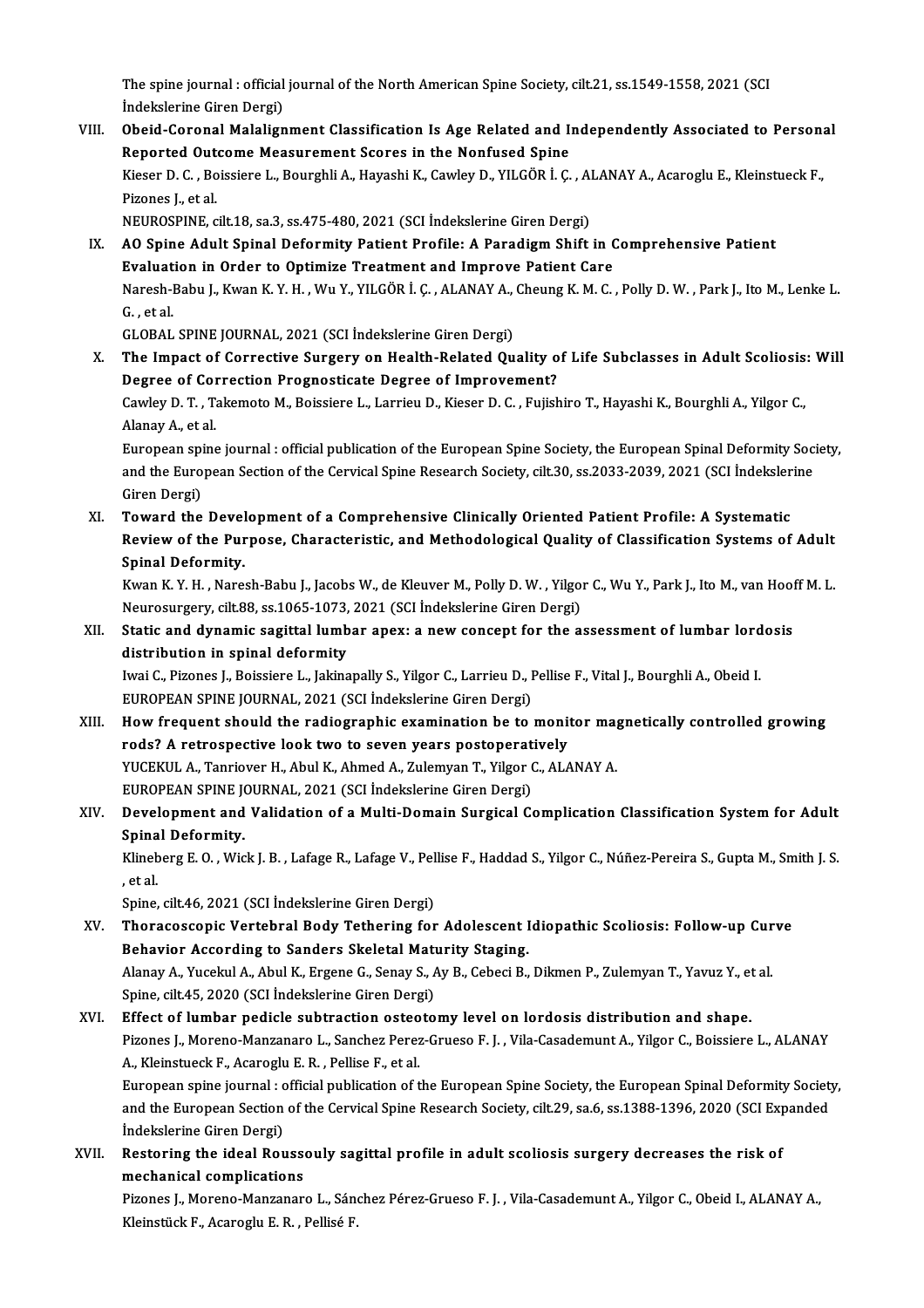EUROPEAN SPINE JOURNAL, cilt.29, sa.1, ss.54-62, 2020 (SCI İndekslerine Giren Dergi)<br>Impact of Adult Scoliesis on Boussouly Segittal Shane Glassification

- EUROPEAN SPINE JOURNAL, cilt.29, sa.1, ss.54-62, 2020 (SCI İndekslerine Gironomic Scoliosis on Roussouly Sagittal Shape Classification Impact of Adult Scoliosis on Roussouly Sagittal Shape Classification<br>Pizones J., Martin M. B. , Perez-Grueso F. J. S. , Yilgor C., Vila-Casademunt A., Serra-Burriel M., Obeid I., ALANAY A., Acaroglu E.R., Pellisé F. Pizones J., Martin M. B. , Perez-Grueso F. J. S. , Yilgor C., Vila-Casader<br>Acaroglu E. R. , Pellisé F.<br>Spine, cilt.44, sa.4, ss.270-279, 2019 (SCI İndekslerine Giren Dergi)<br>Relative pelvis versionuan individualized pelvis
- XIX. Relative pelvic version: an individualized pelvic incidence-based proportional parameter that Spine, cilt.44, sa.4, ss.270-279, 2019 (SCI Indekslerine Giren De<br>Relative pelvic version: an individualized pelvic inciden<br>quantifies pelvic version more precisely than pelvic tilt<br>yu COP L.C., YAVUZ V. Sogunmor N. Haddad YILGÖR İ. Ç. , YAVUZ Y., Sogunmez N., Haddad S., Mannion A. F. , Abul K., Boissiere L., Obeid I., Kleinstuck F., Sanchez<br>Perez-Grueso F. J. , et al. quantifies pelvic version more precisely than pelvic tilt YILGÖR İ. Ç. , YAVUZ Y., Sogunmez N., Haddad S., Mannion A. F. , Abul K., Boissiere<br>Perez-Grueso F. J. , et al.<br>SPINE JOURNAL, cilt.18, sa.10, ss.1787-1797, 2018 (SCI İndekslerine Giren Dergi)<br>Novel Nonfusion Crouth Modula

XX. Novel Nonfusion Growth-Modulating Techniques for Pediatric Scoliosis<br>Yilgor C., Alanay A. SPINE JOURNAL, ci<br>Novel Nonfusion<br>Yilgor C., Alanay A.<br>AOSPINE MASTERS Novel Nonfusion Growth-Modulating Techniques for Pediatric Scoliosis<br>Yilgor C., Alanay A.<br>AOSPINE MASTERS SERIES, VOL 9: PEDIATRIC SPINAL DEFORMITIES, ss.53-62, 2018 (SCI İndekslerine Giren<br>Dergi) Yilgor (<br>AOSPIN<br>Dergi)<br>Pelatir

AOSPINE MASTERS SERIES, VOL 9: PEDIATRIC SPINAL DEFORMITIES, ss.53-62, 2018 (SCI Indekslerine Girer<br>Dergi)<br>XXI. Relative lumbar lordosis and lordosis distribution index: individualized pelvic incidence-based<br>nuclear propor Dergi)<br>Relative lumbar lordosis and lordosis distribution index: individualized pelvic incidence-based<br>proportional parameters that quantify lumbar lordosis more precisely than the concept of pelvic Relative lumbar lordosis and lord<br>proportional parameters that quantidence minus lumbar lordosis<br>vu COP i C. Segunmer N. VAVUZ V incidence minus lumbar lordosis

YILGÖR İ. Ç. , Sogunmez N., YAVUZ Y., Abul K., Boissiere L., Haddad S., Obeid I., Kleinstuck F., Sanchez Perez-Grueso<br>F. J. , Acaroglu E., et al.

NEUROSURGICAL FOCUS, cilt.43, sa.6, 2017 (SCI İndekslerine Giren Dergi)

F. J. , Acaroglu E., et al.<br>NEUROSURGICAL FOCUS, cilt.43, sa.6, 2017 (SCI İndekslerine Giren Dergi)<br>XXII. 6 Global Alignment and Proportion (GAP) Score Development and Validation of a New Method of Aralytic Spinal Deform Analyzing Spinopelvic Alignment to Predict Mechanical Complications After Adult Spinal Deformity<br>Surgery Global A<br>Analyzin<br>Surgery<br><sup>VII CÖD İ</sub></sup> Analyzing Spinopelvic Alignment to Predict Mechanical Complications After Adult Spinal Deformity<br>Surgery<br>YILGÖR İ. Ç. , Sogunmez N., Boissiere L., YAVUZ Y., Obeid I., Kleinstuck F., Perez-Grueo F. J. S. , Acaroglu E., Hadd

S<mark>urgery</mark><br>YILGÖR İ. Ç. , Sogunme<br>S., Mannion A. F. , et al.<br>JOUPNAL OE PONE AN YILGÖR İ. Ç. , Sogunmez N., Boissiere L., YAVUZ Y., Obeid I., Kleinstuck F., Perez-Grueo F. J. S. , Acaroglu E., Haddad<br>S., Mannion A. F. , et al.<br>JOURNAL OF BONE AND JOINT SURGERY-AMERICAN VOLUME, cilt.99, sa.19, 2017 (SC

S., Mannion A. F. , et al.<br>JOURNAL OF BONE AND JOINT SURGERY-AMERICAN VOLUME, cilt.99, sa.19, 2017 (SCI İndekslerine Giren Dergi)<br>XXIII. Lack of improvement in health-related quality of life (HRQOL) scores 6 months aft

adult spinal deformity (ASD) predicts high revision rate in the second postoperative year Lack of improvement in health-related quality of life (HRQOL) scores 6 months after surgery for<br>adult spinal deformity (ASD) predicts high revision rate in the second postoperative year<br>Bourghli A., Boissiere L., Larrieu D <mark>adul</mark><br>Bour<br>et al. Bourghli A., Boissiere L., Larrieu D., Vital J., Yilgor C., Pellisé F., Alanay A., Acaroglu E., Per<br>et al.<br>European Spine Journal, cilt.26, sa.8, ss.2160-2166, 2017 (SCI İndekslerine Giren Dergi)<br>Clabel tilt and Jumber lan

et al.<br>European Spine Journal, cilt.26, sa.8, ss.2160-2166, 2017 (SCI İndekslerine Giren Dergi)<br>XXIV. Global tilt and lumbar lordosis index: two parameters correlating with health-related quality of life<br> European Spine Journal, cilt.26, sa.8, ss.2160-2166, 201<br>Global tilt and lumbar lordosis index: two param<br>scores—but how do they truly impact disability?<br>Boissière J., Tekemete M. Bourskli A. Vital L. Bollieé E. Global tilt and lumbar lordosis index: two parameters correlating with health-related quality<br>scores—but how do they truly impact disability?<br>Boissière L., Takemoto M., Bourghli A., Vital J., Pellisé F., Alanay A., Yilgor

scores—but how<br>Boissière L., Taken<br>Kleinstück F., et al.<br>Snine Jounnal, sik 1 Boissière L., Takemoto M., Bourghli A., Vital J., Pellisé F., Alanay A., Yilgor C.,<br>Kleinstück F., et al.<br>Spine Journal, cilt.17, sa.4, ss.480-488, 2017 (SCI İndekslerine Giren Dergi)<br>Clebel tilti e single peremeter incorp

## Kleinstück F., et al.<br>Spine Journal, cilt.17, sa.4, ss.480-488, 2017 (SCI İndekslerine Giren Dergi)<br>XXV. Global tilt: a single parameter incorporating spinal and pelvic sagittal parameters and least affected<br>hy nationt Spine Journal, cilt.17, sa.4<br>Global tilt: a single par<br>by patient positioning<br>Obaid L. Baissière L. Vilge Global tilt: a single parameter incorporating spinal and pelvic sagittal parameters and least affected<br>by patient positioning<br>Obeid I., Boissière L., Yilgor C., Larrieu D., Pellisé F., Alanay A., Acaroglu E., Perez-Grueso

by<br>Ob<br>al. Obeid I., Boissière L., Yilgor C., Larrieu D., Pellisé F., Alanay A., Acaroglu E., Perez-Grueso F<br>al.<br>European Spine Journal, cilt.25, sa.11, ss.3644-3649, 2016 (SCI İndekslerine Giren Dergi)<br>Instrumentation Strategies in

al.<br>European Spine Journal, cilt.25, sa.11, ss.3644-3649, 2016 (SCI İndekslerine Giren De<br>XXVI. Instrumentation Strategies in Osteoporotic Spine: How to Prevent Failure?<br>ALANAX A. Vilger C European Spine Jour<br>Instrumentation S<br>ALANAY A., Yilgor C.<br>AOSPINE MASTEDS S Instrumentation Strategies in Osteoporotic Spine: How to Prevent Failure?<br>ALANAY A., Yilgor C.<br>AOSPINE MASTERS SERIES, VOL 4: ADULT SPINAL DEFORMITIES, ss.56-67, 2015 (SCI İndekslerine Giren Dergi)<br>Pediatris Cervisel Spine ALANAY A., Yilgor C.<br>AOSPINE MASTERS SERIES,<br>XXVII. Pediatric Cervical Spine<br>ALANAY A., Yilgor C. AOSPINE MASTERS<br>**Pediatric Cervical<br>ALANAY A., Yilgor C.**<br>AOSPINE MASTERS S Pediatric Cervical Spine<br>ALANAY A., Yilgor C.<br>AOSPINE MASTERS SERIES, VOL 5: CERVICAL SPINE TRAUMA, ss.156-168, 2015 (SCI İndekslerine Giren Dergi)<br>Effects of the Eusianless Instrumentation on the Disks and Easet Jeints of

ALANAY A., Yilgor C.<br>AOSPINE MASTERS SERIES, VOL 5: CERVICAL SPINE TRAUMA, ss.156-168, 2015 (SCI İndekslerine Giren Dergi)<br>XXVIII. Effects of the Fusionless Instrumentation on the Disks and Facet Joints of the Unfused Segm AOSPINE M<br><mark>Effects of</mark><br>Pig Model<br><sup>Dominkiran</sub></sup> Effects of the Fusionless Instrumentation on the Disks and Facet Joints of the Model<br>Pig Model<br>Demirkiran G., YILGÖR İ. Ç. , AYVAZ M., KÖSEMEHMETOĞLU K., Daglioglu K., Yazici M.<br>JOUPMAL OF PEDIATRIC OPTHODAEDICS silt 34, 8

Pig Model<br>Demirkiran G., YILGÖR İ. Ç. , AYVAZ M., KÖSEMEHMETOĞLU K., Daglioglu K., Yazici M.<br>JOURNAL OF PEDIATRIC ORTHOPAEDICS, cilt.34, sa.2, ss.185-193, 2014 (SCI İndekslerine Giren Dergi)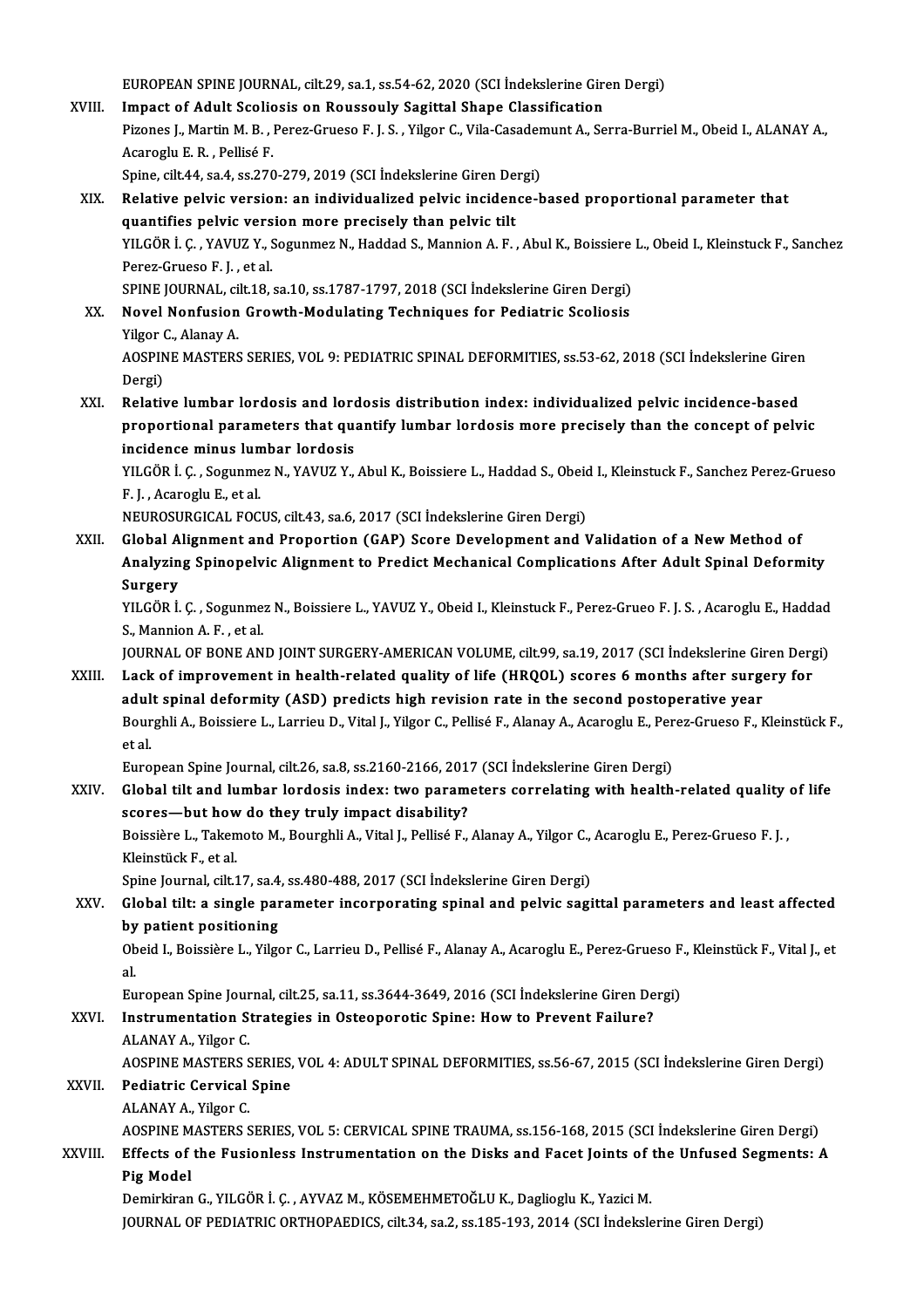| XXIX.   | Comparison of magnetic resonance imaging findings with arthroscopic findings in discoid meniscus<br>YILGÖR İ. Ç., ATAY Ö. A., Ergen B., DORAL M. N. |
|---------|-----------------------------------------------------------------------------------------------------------------------------------------------------|
|         | KNEE SURGERY SPORTS TRAUMATOLOGY ARTHROSCOPY, cilt.22, sa.2, ss.268-273, 2014 (SCI Indekslerine Giren<br>Dergi)                                     |
| XXX.    | Osteotomies/spinal column resection in paediatric deformity                                                                                         |
|         | Gokcen B., Yilgor C., ALANAY A.                                                                                                                     |
|         | European Journal of Orthopaedic Surgery and Traumatology, cilt.24, 2014 (SCI Expanded Indekslerine Giren<br>Dergi)                                  |
| XXXI.   | Fusionless Instrumentation in Growing Spine and Adjacent Segment Problems An Experimental<br><b>Study in Immature Pigs</b>                          |
|         | YILGÖR İ. Ç., DEMİRKIRAN H. G., ARITAN S., KÖSEMEHMETOĞLU K., Daglioglu K., YILMAZ IŞIKHAN S., Yazici M.                                            |
|         | SPINE, cilt.38, sa.25, ss.2156-2164, 2013 (SCI İndekslerine Giren Dergi)                                                                            |
| XXXII.  | Evaluation of acetabular development after Dega acetabuloplasty in developmental dysplasia of the                                                   |
|         | hip                                                                                                                                                 |
|         | Aksoy C., YILGÖR İ. Ç., Demirkiran G., ÇAĞLAR Ö.                                                                                                    |
|         | JOURNAL OF PEDIATRIC ORTHOPAEDICS-PART B, cilt.22, sa.2, ss.91-95, 2013 (SCI Indekslerine Giren Dergi)                                              |
| XXXIII. | Tissue Engineering Strategies in Ligament Regeneration                                                                                              |
|         | YILGÖR İ. Ç., HURİ P., HURİ G.                                                                                                                      |
|         | STEM CELLS INTERNATIONAL, cilt.2012, 2012 (SCI Indekslerine Giren Dergi)                                                                            |
| XXXIV.  | Is expansion thoracoplasty a safe procedure for mobility and growth potential of the spine?                                                         |
|         | Spontaneous fusion after multiple chest distractions in young children                                                                              |
|         | Yilgor C., Demirkiran G., AYVAZ M., YAZICI M.                                                                                                       |
|         | Journal of Pediatric Orthopaedics, cilt.32, sa.5, ss.483-489, 2012 (SCI İndekslerine Giren Dergi)                                                   |
| XXXV.   | Simultaneous forequarter amputation and radical mastectomy for metastatic breast carcinoma in a                                                     |
|         | male patient a case report                                                                                                                          |
|         | AYVAZ M., YILGÖR İ. Ç., MERMERKAYA M. U., KONAN A., SÖNMEZ E., ACAROĞLU E.                                                                          |

Journal of the Korean Surgical Society, cilt.81, sa.Suppl 1, ss.6, 2011 (SCI Indekslerine Giren Dergi)

### Diğer Dergilerde Yayınlanan Makaleler

Iger Dergilerde Yayınlanan Makaleler<br>I. Relative pelvic version displays persistent compensatory measures with normalised sagittal vertical<br>avis after defermity correction r Bergherde Taymandin Tra<br>Relative pelvic version displays<br>axis after deformity correction. Relative pelvic version displays persistent compensatory measures with normalised sagittal vertica<br>axis after deformity correction.<br>Cawley D. T. , Boissiere L., Yilgor C., Larrieu D., Fujishiro T., Kieser D., Alanay A., Kl

axis after def<br>Cawley D. T. , E<br>Pellisé F., et al.<br>Spine defermit Cawley D. T. , Boissiere L., Yilgor C., Larrieu D., Fujishiro T., Kieser D., Alanay<br>Pellisé F., et al.<br>Spine deformity, cilt.9, ss.1449-1456, 2021 (ESCI İndekslerine Giren Dergi)<br>Intreaperative neuromonitaring prestise pat

Pellisé F., et al.<br>Spine deformity, cilt.9, ss.1449-1456, 2021 (ESCI İndekslerine Giren Dergi)<br>II. Intraoperative neuromonitoring practice patterns in spinal deformity surgery: a global survey of the<br>Scoliosis Research Soc Spine deformity, cilt.9, ss.1449<br>Intraoperative neuromonit<br>Scoliosis Research Society.<br>Dilmon B. Halsoy M.E. Yusek Intraoperative neuromonitoring practice patterns in spinal deformity surgery: a global survey of the<br>Scoliosis Research Society.<br>Dikmen P., Halsey M. F. , Yucekul A., de Kleuver M., Hey L., Newton P. O. , Havlucu I., Zulem

Scoliosis Research Society.<br>Dikmen P., Halsey M. F. , Yucekul A., de Kleuver M., Hey L., Newton P. O. , I<br>Spine deformity, cilt.9, ss.315-325, 2021 (ESCI İndekslerine Giren Dergi)<br>Ideal sagittal profile restaration and ide Dikmen P., Halsey M. F. , Yucekul A., de Kleuver M., Hey L., Newton P. O. , Havlucu I., Zulemyan T., Yilgor C., *A*<br>Spine deformity, cilt.9, ss.315-325, 2021 (ESCI Indekslerine Giren Dergi)<br>III. Ideal sagittal profile rest

Spine deformity, cilt.9, ss.315-325, 2021 (ESCI Indekslerine Giren Dergi)<br>III. Ideal sagittal profile restoration and ideal lumbar apex positioning play an important role in<br>postoperative mechanical complications after a l Pizones J.,Perez-Grueso F. J.S. ,Moreno-Manzanaro L.,Vila-CasademuntA.,Boissiere L.,Yilgor C.,Fernández-Baílo N.,Sánchez-Márquez J.M. ,TalaveraG.,KleinstückF.,etal. Pizones J., Perez-Grueso F. J. S. , Moreno-Manzanaro L., Vila-Casademunt<br>N., Sánchez-Márquez J. M. , Talavera G., Kleinstück F., et al.<br>Spine deformity, cilt.8, ss.491-498, 2020 (ESCI İndekslerine Giren Dergi)<br>The effect o

### IV. The effect of increasing body mass index on the pain and function of patients with adult spinal deformity. Spine deform<br>**The effect**<br>**deformity.**<br>*Vigger* D. C. The effect of increasing body mass index on the pain and function of patients with adult spin:<br>deformity.<br>Kieser D. C. , Wyatt M. C. , Boissiere L., Hayashi K., Cawley D. T. , Yilgor C., Larrieu D., Fujishiro T., Alanay A.

defor<mark>mity.</mark><br>Kieser D. C. , Wya<br>Acaroglu E., et al.<br>Journal of opine c Kieser D. C. , Wyatt M. C. , Boissiere L., Hayashi K., Cawley D. T. , Yilgor C., Larrieu D., Fujishiro T., Alana<br>Acaroglu E., et al.<br>Journal of spine surgery (Hong Kong), cilt.5, ss.535-540, 2019 (Diğer Kurumların Hakemli

Acaroglu E., et al.<br>Journal of spine surgery (Hong Kong), cilt.5, ss.535-540, 2019 (Diğer Kurumların Hakemli Dergileri)<br>V. TEAM APPROACH: CONTEMPORARY TREATMENT OF CONGENITAL SCOLIOSIS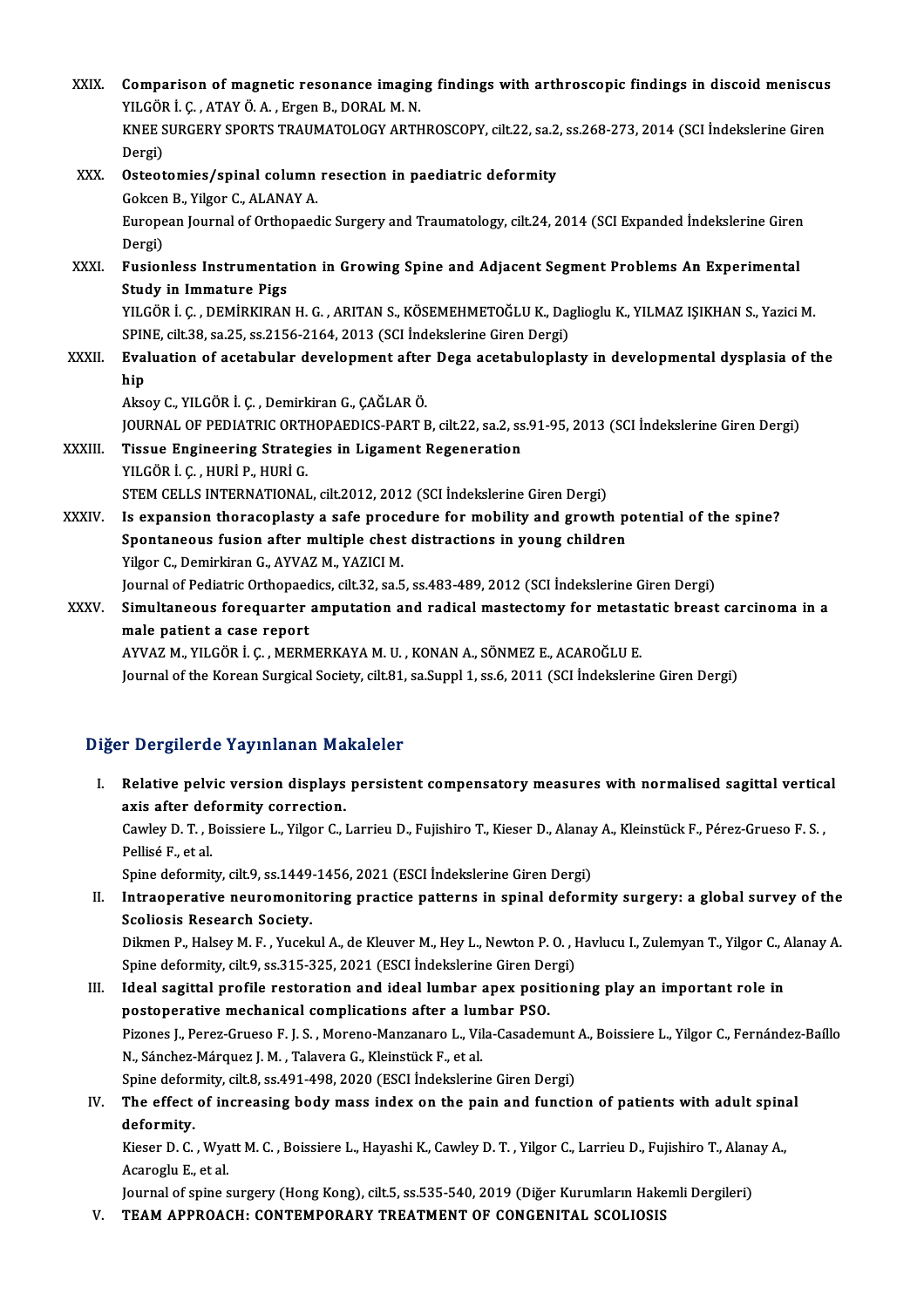Karaarslan U. C. , Gurel I. E. , Yucekul A., DEMİRKIRAN H. G. , Samdani A., Yilgor C., ALANAY A.<br>URE REVIEWS, cilt 7, 82 10, 2019 (ESCI İndekslerine Ciren Dergi) Karaarslan U. C. , Gurel I. E. , Yucekul A., DEMİRKIRAN H. G. , Samc<br>JBJS REVIEWS, cilt.7, sa.10, 2019 (ESCI İndekslerine Giren Dergi)<br>Velidation of a Simplified SBS Seburah Classifisation Heine Karaarslan U. C., Gurel I. E., Yucekul A., DEMİRKIRAN H. G., Samdani A., Yilgor C., ALAN.<br>JBJS REVIEWS, cilt.7, sa.10, 2019 (ESCI İndekslerine Giren Dergi)<br>VI. Validation of a Simplified SRS-Schwab Classification Using a S

JBJS REVIEWS, cilt.7, sa.10, 2019 (ESCI İndekslerine Giren Dergi)<br>Validation of a Simplified SRS-Schwab Classification Using a Sagittal Modifier<br>Kieser D., Boissiere L., Cawley D., Larrieu D., Yilgor C., Takemoto M., Yoshi **Validat<br>Kieser I<br>F., et al.<br>Spine D** Kieser D., Boissiere L., Cawley D., Larrieu D., Yilgor C., Takemoto M., Yoshida G.<br>F., et al.<br>Spine Deformity, cilt.7, sa.3, ss.467-471, 2019 (ESCI İndekslerine Giren Dergi)<br>Metal ion relasse during grouth friendly instrum

F., et al.<br>Spine Deformity, cilt.7, sa.3, ss.467-471, 2019 (ESCI İndekslerine Giren Dergi)<br>VII. Metal ion release during growth-friendly instrumentation for early onset scoliosis: A Preliminary<br>Study Spine I<br><mark>Metal</mark><br>Study<br>vu cön Metal ion release during growth-friendly instrumentation for early onset scoliosis:<br>Study<br>YILGÖR İ. Ç. , Efendiyev A., Akbıyık F., DEMİRKIRAN H. G. , ŞENKÖYLÜ A., ALANAY A., YAZICI M.<br>Snine Defermity silt 6, sa 1, ss 49, 5

Study<br>YILGÖR İ. Ç. , Efendiyev A., Akbıyık F., DEMİRKIRAN H. G. , ŞENKÖYLÜ A., ALANAY A., YAZICI M.<br>Spine Deformity, cilt.6, sa.1, ss.48-53, 2018 (Diğer Kurumların Hakemli Dergileri) VILGÖR İ. Ç. , Efendiyev A., Akbıyık F., DEMİRKIRAN H. G. , ŞENKÖYLÜ A., ALANAY A., YAZICI M.<br>Spine Deformity, cilt.6, sa.1, ss.48-53, 2018 (Diğer Kurumların Hakemli Dergileri)<br>VIII. Adult spinal deformity surgery understa

Spine Deformity, cilt.6, sa.1, ss.48-53, 2018 (Diğer Kurumların Hakemli Dergileri)<br>Adult spinal deformity surgery understanding the true impact on specific activities of daily living<br>Kieser D., BoissiÈRe L., Ghailane S., L **Adult spinal defo<br>Kieser D., BoissiÈRe<br>KleinstÜCk F., et al.<br>Journal Modisal Lib** Kieser D., BoissiÈRe L., Ghailane S., Larrieu D., Bourghli A., Yilgor C., ALANAY A., Pelissé F., San<br>KleinstÜCk F., et al.<br>Journal Medical Libanais, cilt.66, sa.4, ss.193-196, 2018 (Diğer Kurumların Hakemli Dergileri)<br>Effe

KleinstÜCk F., et al.<br>Journal Medical Libanais, cilt.66, sa.4, ss.193-196, 2018 (Diğer Kurumların Hakemli Dergileri)<br>IX. Effect of Using Staples on Early Functional and Surgical Outcomes in Anterior Vertebral Body Journal Med<br><mark>Effect of U</mark><br>Tethering<br>YU CÖP İ C Effect of U:<br>Tethering<br>YILGÖR İ. Ç.<br>Exstereni i Tethering<br>YILGÖR İ. Ç.<br>Ergoterapi ve Rehabilitasyon Dergisi, cilt.5, sa.3, ss.1-10, 2017 (Diğer Kurumların Hakemli Dergileri)

X. Masif rotator manşet yırtıkları DoralM.M. ,UtkuB.,YILGÖRİ.Ç. TOTBID Dergisi, cilt.12, sa.4, ss.360-365, 2013 (Hakemsiz Dergi)

### Kitap & Kitap Bölümleri

Itap & Kitap Bölümleri<br>I. Pediatric Spinal Infections (Adult)<br>Alanay A. Vilgön L.C **Pediatric Spinal In<br>Pediatric Spinal In<br>Alanay A., Yilgör I. Ç.<br>The Crowing Spinal** 

Alanay A., Yilgör I. Ç.<br>The Growing Spine: Management of Spinal Disorders in Young Children, Behrooz A. Akbarnia,George H. Thompson,Muharrem Yazici,Ron El-Hawary, Editör, Springer Nature, Zug, ss.431-438, 2022 The Growing Spi<br>Thompson,Muha<br>II. Spine surgery

Thompson<br>Spine sur<br>Yılgör İ. Ç.<br>Springer L Yılgör İ. Ç.<br>Springer-Verlag , Zug, 2019

Springer-Verlag , Zug<br>**Proprioception Af**<br>Alanay A., Yilgör I. Ç.<br>Proprioception in Op

# Yılgör İ. Ç.<br>Springer-Verlag , Zug, 2019<br>III. Proprioception After Spine Injury and Surgery

Proprioception After Spine Injury and Surgery<br>Alanay A., Yilgör I. Ç.<br>Proprioception in Orthopaedics, Sports Medicine and Rehabilitation, Defne Kaya,Baran Yosmaoğlu,Mahmut Nedim<br>Doral Editën Springer Neture Zug es 65.72.20 Alanay A., Yilgör I. Ç.<br>Proprioception in Orthopaedics, Sports Medicine an<br>Doral, Editör, Springer Nature, Zug, ss.65-72, 2018<br>Navel Non, Eusian Crouth Modulation Techni Proprioception in Orthopaedics, Sports Medicine and Rehabilitation, Defne Kaya,Ba<br>Doral, Editör, Springer Nature, Zug, ss.65-72, 2018<br>IV. Novel Non-Fusion Growth-Modulation Techniques for Pediatric Scoliosis<br>Alanay A. Vilg

## Doral, Editör, Springer Nature, Zug, ss.65-72, 2018<br>IV. Novel Non-Fusion Growth-Modulation Techniques for Pediatric Scoliosis<br>Alanay A., Yilgör I. Ç.

Novel Non-Fusion Growth-Modulation Techniques for Pediatric Scoliosis<br>Alanay A., Yilgör I. Ç.<br>AOSpine Masters Series, Volume 9: Pediatric Spinal Deformities, Luiz Roberto Vialle,Sigurd H. Berven,Marinus de<br>Klauver Editër T Alanay A., Yilgör I. Ç.<br>AOSpine Masters Series, Volume 9: Pediatric Spinal Defor<br>Kleuver, Editör, Thieme (U.S) , New York, ss.53-62, 2017<br>Pediatric Corvicel Spine AOSpine Masters Series, Vo<br>Kleuver, Editör, Thieme (U.S.<br>V. Pediatric Cervical Spine Kleuver, Editör, Thie<br>Pediatric Cervical<br>Alanay A., Yilgör I. Ç.<br>AOSnine Mesters Ser

Pediatric Cervical Spine<br>Alanay A., Yilgör I. Ç.<br>AOSpine Masters Series, Volume 5: Cervical Spine Trauma, Luiz Roberto Vialle,F. Cumhur Oner,Alexander R.<br>Vessare, Editër, Thiome (U.S.), Now York, se 156,169,2015 Alanay A., Yilgör I. Ç.<br>AOSpine Masters Series, Volume 5: Cervical Spine Trauma, L<br>Vaccaro, Editör, Thieme (U.S) , New York, ss.156-168, 2015<br>Instrumentation Strategies in Osteonoratis Spine: Ho AOSpine Masters Series, Volume 5: Cervical Spine Trauma, Luiz Roberto Vialle, F. Cum<br>Vaccaro, Editör, Thieme (U.S) , New York, ss.156-168, 2015<br>VI. Instrumentation Strategies in Osteoporotic Spine: How to Prevent Failure?

# Vaccaro, Editör, Thie<br>Instrumentation S<br>Alanay A., Yilgör I. Ç.<br>AOSnine Mester Seri

Instrumentation Strategies in Osteoporotic Spine: How to Prevent Failure?<br>Alanay A., Yilgör I. Ç.<br>AOSpine Master Series, Vol. 4: Adult Spinal Deformities, Luiz Roberto Vialle,Kenneth M. C. Cheung,Lawrence G.<br>Lanke Editër T Alanay A., Yilgör I. Ç.<br>AOSpine Master Series, Vol. 4: Adult Spinal Deformities<br>Lenke, Editör, Thieme (U.S) , New York, ss.56-67, 2015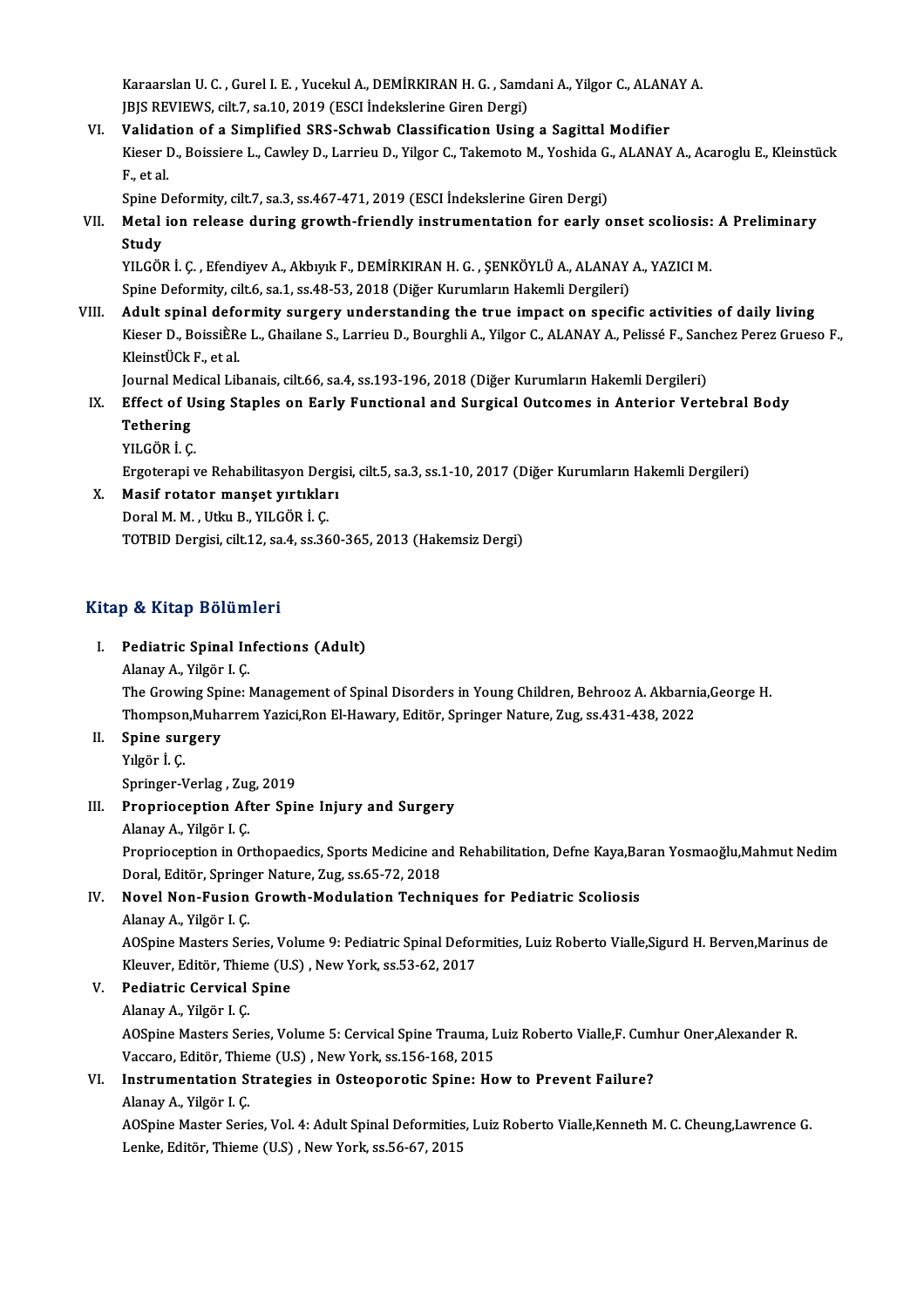### Hakemli Kongre / Sempozyum Bildiri Kitaplarında Yer Alan Yayınlar

akemli Kongre / Sempozyum Bildiri Kitaplarında Yer Alan Yayınlar<br>I. Avrupa erişkin omurga deformite hastalarının analjezik ve opioid ilaç kullanım profili: En az 5 yıl<br>takin salısması sının köngre 7<br>Avrupa erişkin<br>takip çalışması Avrupa erişkin omurga deformite hastalarının analjezik ve opioid ilaç kullanım profili: En az 5 yıl<br>takip çalışması<br>Yılgör İ. Ç. , Yücekul A., Zulemyan T., Yavuz Y., Boissiere L., Obeıd I., Pizones J., Kleinstueck F., Pere <mark>takip çalışma</mark><br>Yılgör İ. Ç. , Yüd<br>Pellisé F., et al.<br>20. Ulusel Türk Yılgör İ. Ç. , Yücekul A., Zulemyan T., Yavuz Y., Boissiere L., Obeıd I., Pizones J., Kleinstueck F., Perez<br>Pellisé F., et al.<br>30. Ulusal Türk Ortopedi ve Travmatoloji Kongresi, Antalya, Türkiye, 09 Kasım 2021, cilt.55, ss Pellisé F., et al.<br>30. Ulusal Türk Ortopedi ve Travmatoloji Kongresi, Antalya, Türkiye, 09 Kasım 2021, cilt.55, ss.72<br>II. Erişkin omurga deformitesi ameliyatı ile çalışma hayatı, hastalık izni, işe dönüş ve erken emekl 30. Ulusal Türk Ortopedi ve Travmatoloji Kongre<br>Erişkin omurga deformitesi ameliyatı ile ça<br>arasındaki ilişki: En az 5 yıl takip çalışması<br>VI GÖP İ.G. YÜGEKUL A Zulamyan T. YAVUZ V Erişkin omurga deformitesi ameliyatı ile çalışma hayatı, hastalık izni, işe dönüş ve erken emeklilik<br>arasındaki ilişki: En az 5 yıl takip çalışması<br>YILGÖR İ. Ç. , YÜCEKUL A., Zulemyan T., YAVUZ Y., pizones j., OBEID I., Kl <mark>arasındak</mark>:<br>YILGÖR İ. Ç<br>ALANAY A. YILGÖR İ. Ç. , YÜCEKUL A., Zulemyan T., YAVUZ Y., pizones j., OBEID I., Kleinstueck F., Perez-Grueso<br>ALANAY A.<br>30. Ulusal Türk Ortopedi ve Travmatoloji Kongresi, Antalya, Türkiye, 09 Kasım 2021, cilt.55, ss.72<br>TAMAMI ANICL ALANAY A.<br>30. Ulusal Türk Ortopedi ve Travmatoloji Kongresi, Antalya, Türkiye, 09 Kasım 2021, cilt.55, ss.72<br>III. TAMAMLAYICI GÖRÜNTÜLEME YÖNTEMİ: RASTERSTEREOGRAFİNİN KULLANILABİLİRLİĞİ VE<br>PADYOCPAEİ İLE VALİDASYONU 30. Ulusal Türk Ortopedi ve Travmatoloji Kongresi, Antalya, Türkiye, 09 Kasım 2021, cilt.55, ss.72<br>TAMAMLAYICI GÖRÜNTÜLEME YÖNTEMİ: RASTERSTEREOGRAFİNİN KULLANILABİLİR<br>RADYOGRAFİ İLE VALİDASYONU<br>Alanay A., Yılgör İ. C. , Y TAMAMLAYICI GÖRÜNTÜLEME YÖNTEMİ: R<br>RADYOGRAFİ İLE VALİDASYONU<br>Alanay A., Yılgör İ. Ç. , Yucekul A., Bayramoğlu M.<br>20 Hlugal Türk Ortonedi ve Traymatalaji Kongre 30.UlusalTürkOrtopediveTravmatolojiKongresi,Antalya,Türkiye,9 -14Kasım2021 Alanay A., Yılgör İ. Ç. , Yucekul A., Bayramoğlu M.<br>30. Ulusal Türk Ortopedi ve Travmatoloji Kongresi, Antalya, Türkiye, 9 - 14 Kasım 2021<br>IV. TORAKOSKOPİK BANT İLE GERDİRME (VBT) AMELİYATININ 2 İLA 5 YILLIK TAKİP SONU 30. Ulusal Türk Ortopedi ve<br>TORAKOSKOPİK BANT İL<br>CERRAHA AİT DENEYİM<br>Alanav A. Yılgön İ. G. Yusala TORAKOSKOPİK BANT İLE GERDİRME (VBT) AMELİYATININ 2<br>CERRAHA AİT DENEYİM<br>Alanay A., Yılgör İ. Ç. , Yucekul A., Senay S., Yalinay Dikmen P., Ergene G.<br>20 Hlucel Türk Ortonedi ve Traumateleji Kongresi, Antalya Türkiye, 9 CERRAHA AİT DENEYİM<br>Alanay A., Yılgör İ. Ç. , Yucekul A., Senay S., Yalinay Dikmen P., Ergene G.<br>30. Ulusal Türk Ortopedi ve Travmatoloji Kongresi, Antalya, Türkiye, 9 - 14 Kasım 2021<br>TORAKOSKORİK RANT İLE CERDIRME (YRT), Alanay A., Yılgör İ. Ç. , Yucekul A., Senay S., Yalinay Dikmen P., Ergene G.<br>30. Ulusal Türk Ortopedi ve Travmatoloji Kongresi, Antalya, Türkiye, 9 - 14 Kasım 2021<br>V. TORAKOSKOPİK BANT İLE GERDİRME (VBT) AMELİYATI AKCİ 30. Ulusal Türk<br>TORAKOSKOF<br>ARTIRIR MI? AlanayA.,Yılgör İ.Ç. ,YucekulA.,ErgeneG.,Senay S. 30.UlusalTürkOrtopediveTravmatolojiKongresi,Antalya,Türkiye,9 -14Kasım2021 VI. ERİŞKİN OMURGA DEFORMİTESİ AMELİYATI İLE ÇALIŞMA HAYATI, HASTALIK İZNİ, İŞE DÖNÜŞ VE 30. Ulusal Türk Ortopedi ve Travmatoloji Kongresi, Antalya, Türkiye, 9 - 14 Kasın<br>ERİŞKİN OMURGA DEFORMİTESİ AMELİYATI İLE ÇALIŞMA HAYATI, HAS<br>ERKEN EMEKLİLİK ARASINDAKİ İLİŞKİ: EN AZ 5 YIL TAKİP ÇALIŞMASI<br>Alanay A. Yılgör ERİŞKİN OMURGA DEFORMİT<br>ERKEN EMEKLİLİK ARASIND<br>Alanay A., Yılgör İ. Ç. , Yucekul A.<br>20. Ulyeal Türk Ortanedi ve Tray Alanay A., Yılgör İ. Ç. , Yucekul A.<br>30. Ulusal Türk Ortopedi ve Travmatoloji Kongresi, Antalya, Türkiye, 9 - 14 Kasım 2021 Alanay A., Yılgör İ. Ç. , Yucekul A.<br>30. Ulusal Türk Ortopedi ve Travmatoloji Kongresi, Antalya, Türkiye, 9 - 14 Kasım 2021<br>VII. BANT İLE GERDİRME YÖNTEMİ (VBT) DİSK VE FASET EKLEM DEJENERASYONUNA SEBEP OLUR MU?<br>FN AZ 30. Ulusal Türk Ortopedi ve Travmatoloji K<br>BANT İLE GERDİRME YÖNTEMİ (VBT)<br>EN AZ 2-YIL TAKİPLİ MRI ÇALIŞMASI<br>Alanav A. Yılgör İ.G. Yuselnıl A. Ergene G BANT İLE GERDİRME YÖNTEMİ (VBT) DİSK VE FASET EKLEM DEJENERASY<br>EN AZ 2-YIL TAKİPLİ MRI ÇALIŞMASI<br>Alanay A., Yılgör İ. Ç. , Yucekul A., Ergene G., Senay S., Karaarslan E., Yalinay Dikmen P.<br>20 Ulucal Türk Ortopedi ve Trayma 50. EN AZ 2-YIL TAKİPLİ MRI ÇALIŞMASI<br>30. Ulusal Türk Ortopedi ve Travmatoloji Kongresi, Antalya, Türkiye, 9 - 14 Kasım 2021<br>30. Ulusal Türk Ortopedi ve Travmatoloji Kongresi, Antalya, Türkiye, 9 - 14 Kasım 2021 Alanay A., Yılgör İ. Ç. , Yucekul A., Ergene G., Senay S., Karaarslan E., Yalinay Dikmen P.<br>30. Ulusal Türk Ortopedi ve Travmatoloji Kongresi, Antalya, Türkiye, 9 - 14 Kasım 2021<br>VIII. Relationship between adult spinal def 30. Ulusal Türk Ortopedi ve Travmatoloji Kongresi, Antalya, Türi<br>Relationship between adult spinal deformity surgery and<br>and early retirement: Minimum 5 years follow-up study<br>Vücekuu A, Vu CÖB İ, C. Zulemyan T, Yayuz V, Ba Relationship between adult spinal deformity surgery and employment, sick leave<br>and early retirement: Minimum 5 years follow-up study<br>YÜCEKUL A., YILGÖR İ. Ç. , Zulemyan T., Yavuz Y., Perez-Grueso F. J. S. , Pellisé F., ALA and early retirement: Minimum 5 years follow-up study<br>YÜCEKUL A., YILGÖR İ. C. , Zulemyan T., Yavuz Y., Perez-Grueso F. J. S. , Pellisé F., ALANAY A. YÜCEKUL A., YILGÖR İ. Ç. , Zulemyan T., Yavuz Y., Perez-Grueso F. J. S. , Pellisé F., ALANAY A.<br>EUROSPINE 2021, Vienna, Avusturya, 6 - 08 Ekim 2021, cilt.1, ss.97<br>IX. BEHAVIOR OF 30º UPPER THORACIC CURVES AFTER THORACOSCOP EUROSPINE 2021, Vienna, Avusturya, 6 - 08 Ekim 2021, cilt.1, ss.97<br>BEHAVIOR OF 30º UPPER THORACIC CURVES AFTER THORACO:<br>CURVES: A MATCHED COHORT ANALYSIS<br>Alanay A., Yucekul A., Yılgör I. C., Ergene G., Senay S., Yalinay Di BEHAVIOR OF 30º UPPER THORACIC CURVES AFTER THORACO<br>CURVES: A MATCHED COHORT ANALYSIS<br>Alanay A., Yucekul A., Yılgör I. Ç. , Ergene G., Senay S., Yalinay Dikmen P.<br>Eurospine Vienne, Ameturus, 6, 09 Ekim 2021 Eurospine, Vienna, Avusturya, 6 - 08 Ekim 2021 X. Is thoracoscopic VBT a pulmonary function declining or improving surgery? Eurospine, Vienna, Avusturya, 6 - 08 Ekim 2021<br>Is thoracoscopic VBT a pulmonary function declining or improving surgery?<br>Yılgör İ. Ç. , Akpunarli B., Yücekul A., Abul K., Kından P., Ergene G., Senay S., Zulemyan T., Yavuz Is thoracoscopic VBT a pulmonary function declining or impieral of the Vilgör I. Ç. , Akpunarli B., Yücekul A., Abul K., Kından P., Ergene G., Sen<br>EUROSPINE 2021, Vienna, Avusturya, 6 - 08 Ekim 2021, cilt.1, ss.110<br>Analges Yılgör İ. Ç. , Akpunarli B., Yücekul A., Abul K., Kından P., Ergene G., Senay S., Zulemyan T., Yavuz Y., Alanay A.<br>EUROSPINE 2021, Vienna, Avusturya, 6 - 08 Ekim 2021, cilt.1, ss.110<br>XI. Analgesic and opioid medication pro EUROSPINE 2021, Vienna, Avusturya, 6 - 08 Ekim 2021, cilt.1, ss.110<br>Analgesic and opioid medication profile of european adult spinal deformity patients: Minimum 5 Analgesic and opioid medication profile of european adult spinal deformity patients: Minimum 5<br>years follow-up study<br>Yılgör İ. Ç. , Yücekul A., Zulemyan T., Yavuz Y., Bourghli A., Boissiere L., Obeıd I., Pizones J., Kleins years follow-up study<br>Yılgör İ. Ç. , Yücekul A., Zulemyan T., Yavuz Y., Bourghli A., Boissiere<br>Grueso F. J. S. , et al.<br>EUROSPINE 2021, Vienna, Avusturya, 6 - 08 Ekim 2021, cilt.1, ss.27 Yılgör İ. Ç. , Yücekul A., Zulemyan T., Yavuz Y., Bourghli A., Boissiere<br>Grueso F. J. S. , et al.<br>EUROSPINE 2021, Vienna, Avusturya, 6 - 08 Ekim 2021, cilt.1, ss.27<br>Does vertebrel body tetbering sause dise and foest joint Grueso F. J. S. , et al.<br>EUROSPINE 2021, Vienna, Avusturya, 6 - 08 Ekim 2021, cilt.1, ss.27<br>XII. Does vertebral body tethering cause disc and facet joint degeneration? An MRI study with minimum<br>2 vears follow un EUROSPINE 2021, Vi<br>Does vertebral bo<br>2-years follow-up<br><sup>Vücelni</sup> A. Almunar Does vertebral body tethering cause disc and facet joint degeneration? An MRI study with minimum<br>2-years follow-up<br>Yücekul A., Akpunarli B., Durbas A., Zulemyan T., Havlucu I., Ergene G., Senay S., Yalınay Dikmen P., Turgu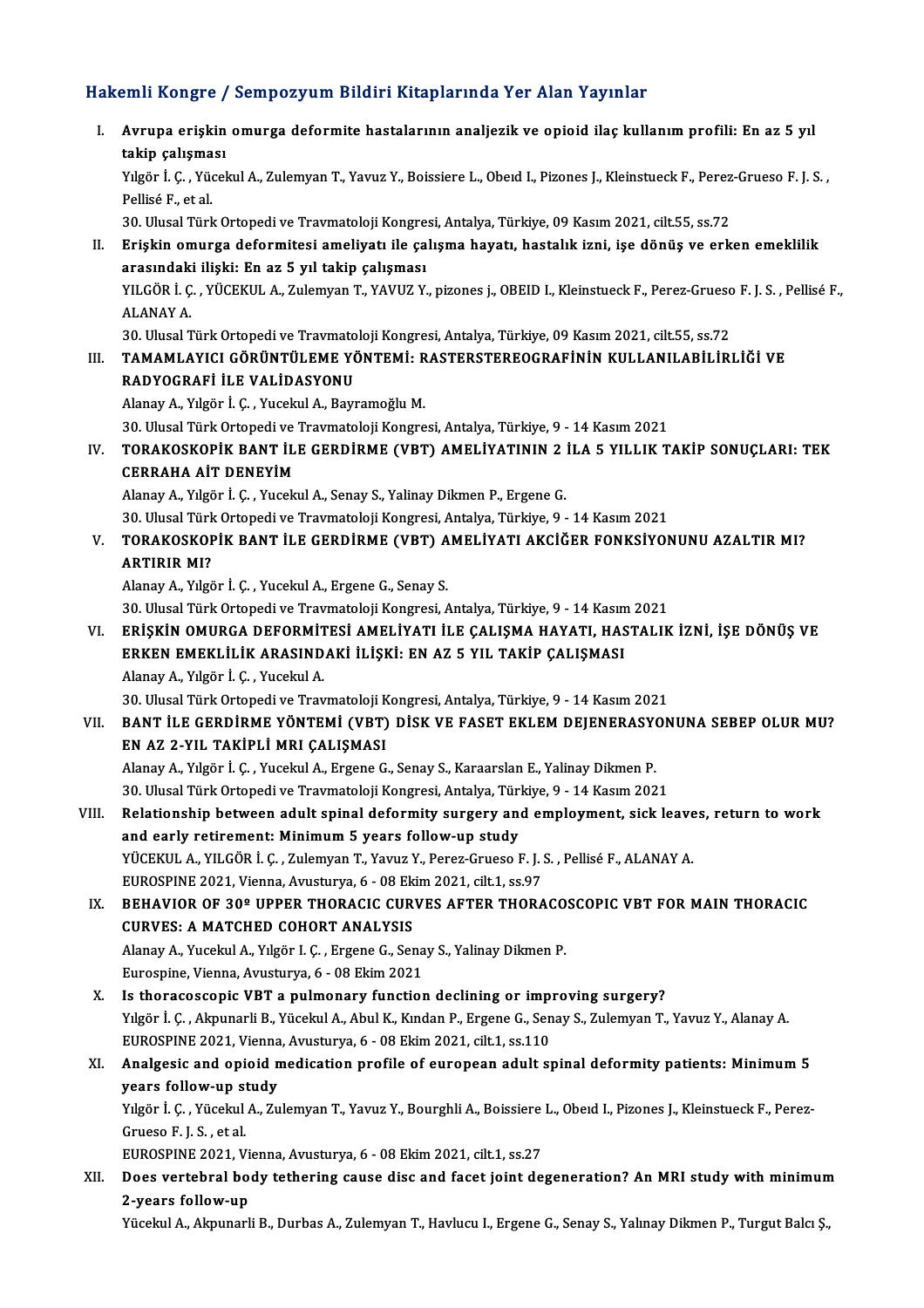KaraarslanE.,etal.

EUROSPINE2021,Vienna,Avusturya,6 -08Ekim2021, cilt.1, ss.81-82

- XIII. A Novel Growth Modulation Scale To Predict Curve Behavior After Vertebral Body Tethering EUROSPINE 2021, Vienna, Avusturya, 6 - 08 Ekim 2021, cilt.1, ss.81-82<br>A Novel Growth Modulation Scale To Predict Curve Behavior After Vertebral Body Tethering<br>YÜCEKUL A., Gurel I. E. , Karaman İ., Demirci M. N. , Havlucu I A Novel Growth Modulation Scale To Predict Curv<br>YÜCEKUL A., Gurel I. E. , Karaman İ., Demirci M. N. , Havlı<br>EUROSPINE 2021, Vienna, Avusturya, 6 - 08 Ekim 2021<br>A NOVEL CROWTH MODIU ATION SCALE TO PRED YÜCEKUL A., Gurel I. E. , Karaman İ., Demirci M. N. , Havlucu I., Zulemyan T., YAVUZ Y., YILGÖR İ. Ç. , ALANAY A.<br>EUROSPINE 2021, Vienna, Avusturya, 6 - 08 Ekim 2021<br>XIV. A NOVEL GROWTH MODULATION SCALE TO PREDICT CURV
- EUROSPINE 2021, Vienna, Avusturya, 6 08 Ekim 2021<br>A NOVEL GROWTH MODULATION SCALE TO PREI<br>TETHERING<br>Alanay A., Yılgör İ. Ç. , Yucekul A. A NOVEL GROWTH MODULAT<br>TETHERING<br>Alanay A., Yılgör İ. Ç. , Yucekul A.<br>Eurosnino Vienna, Arusturya, é.

Eurospine, Vienna, Avusturya, 6 - 08 Ekim 2021

Alanay A., Yılgör İ. Ç. , Yucekul A.<br>Eurospine, Vienna, Avusturya, 6 - 08 Ekim 2021<br>XV. IS VBT SAFE AND EFFECTIVE FOR 60º MAIN THORACIC CURVES? A MATCHED COHORT ANALYSIS<br>Alanay A. Yılgör İ. C Eurospine, Vienna, A<br>**IS VBT SAFE AND**<br>Alanay A., Yılgör İ. Ç.<br>Eurospine Vienna, A **IS VBT SAFE AND EFFECTIVE FOR 60º MAI<br>Alanay A., Yılgör İ. Ç.<br>Eurospine, Vienna, Avusturya, 6 - 08 Ekim 2021**<br>PELATIONSHIP PETWEEN ADIJI T SPINAL I Alanay A., Yılgör İ. Ç.<br>Eurospine, Vienna, Avusturya, 6 - 08 Ekim 2021<br>XVI. RELATIONSHIP BETWEEN ADULT SPINAL DEFORMITY SURGERY AND EMPLOYMENT, SICK LEAVES,

Eurospine, Vienna, Avusturya, 6 - 08 Ekim 2021<br>RELATIONSHIP BETWEEN ADULT SPINAL DEFORMITY SURGERY AND EMPLOYMENT, S<br>RETURN TO WORK AND EARLY RETIREMENT: MINIMUM 5 YEARS FOLLOW-UP STUDY<br>Alansy A. Yulgën I. C RELATIONSHIP BE<br>RETURN TO WORK<br>Alanay A., Yılgör İ. Ç.<br>Eurospine Vienne A RETURN TO WORK AND EARLY RETIREMEN<br>Alanay A., Yılgör İ. Ç.<br>Eurospine, Vienna, Avusturya, 6 - 08 Ekim 2021<br>Two to five years follow un results after th Alanay A., Yılgör İ. Ç.<br>Eurospine, Vienna, Avusturya, 6 - 08 Ekim 2021<br>XVII. Two to five years follow up results after thoracoscopic VBT: a single surgeon's experience

Eurospine, Vienna, Avusturya, 6 - 08 Ekim 2021<br>Two to five years follow up results after thoracoscopic VBT: a single surgeon's experience<br>ALANAY A., YÜCEKUL A., ABUL K., KARAMAN B. İ. , Durbas A., Zulemyan T., ERGENE G., S **Two to five years follov<br>ALANAY A., YÜCEKUL A., A<br>YALINAY DİKMEN P., et al.**<br>Narth American Snine Soci ALANAY A., YÜCEKUL A., ABUL K., KARAMAN B. İ. , Durbas A., Zulemyan T., ERGENE G., Senay S., TURGUT BALC.<br>YALINAY DİKMEN P., et al.<br>North American Spine Society 36th Annual Meeting, Boston - Hybrid, Amerika Birleşik Devlet

YALINAY DİKMEN P., et al.<br>North American Spine Society 36th Annual Meeting, Boston - Hybrid, Amerika Birleşik Devletleri, 29 Eylül - 02<br>Ekim 2021. cilt.21. ss.86-87

- XVIII. The Use of D-Waves as a Prognostic Tool after Signal Loss in Complex Spinal Deformity Surgery Ekim 2021, cilt.21, ss.86-87<br>The Use of D-Waves as a Prognostic Tool after Signal Loss in Complex Spinal Deformity Surgery<br>Oztosun G., YÜCEKUL A., Havlucu I., Zulemyan T., YILGÖR İ. Ç. , Aydinlar E. I. , ALANAY A., YALINAY The Use of D-Waves as a Prognostic Tool after Signal Loss in Complex Spinal Deformity Surgery<br>Oztosun G., YÜCEKUL A., Havlucu I., Zulemyan T., YILGÖR İ. Ç. , Aydinlar E. I. , ALANAY A., YALINAY DİKMEN P.<br>SRS 56th Annual Me Oztosun G., YÜC<br>SRS 56th Annua<br>2021, ss.79-80<br>Bulmonory, Eu SRS 56th Annual Meeting - Scoliosis Research Society, Missouri- Hybrid, Amerika Birleşik Devletleri, 22 - 25<br>2021, ss.79-80<br>XIX. Pulmonary Function in Idiopathic Scoliosis after Fusion and Non-Fusion Surgeries: A Matched<br>C
	- 2021, ss.79-80<br>Pulmonary Func<br>Cohort Analysis<br>Alanay A. Vilgën İ. Pulmonary Functio<br>Cohort Analysis<br>Alanay A., Yılgör İ. Ç.<br>SPS Annuel Mesting Cohort Analysis<br>Alanay A., Yılgör İ. Ç.<br>SRS Annual Meeting, Missouri, Amerika Birleşik Devletleri, 21 - 25 Eylül 2021<br>Is Theresessonia VBT a Bulmonoru Eunstion Deslining en Impreving

- Alanay A., Yılgör İ. Ç.<br>SRS Annual Meeting, Missouri, Amerika Birleşik Devletleri, 21 25 Eylül 2021<br>XX. Is Thoracoscopic VBT a Pulmonary Function Declining or Improving Surgery?<br>Alanay A., Yucekul A., Yılgör İ. Ç. , Erge SRS Annual Meeting, Missouri, Amerika Birleşik Devl<br>Is Thoracoscopic VBT a Pulmonary Function D<br>Alanay A., Yucekul A., Yılgör İ. Ç. , Ergene G., Senay S.<br>SPS Annual Meeting Missouri Amerika Birleşik Devl SRS Annual Meeting, Missouri, Amerika Birleşik Devletleri, 22 - 25 Eylül 2021, ss.198
- Alanay A., Yucekul A., Yılgör İ. Ç. , Ergene G., Senay S.<br>SRS Annual Meeting, Missouri, Amerika Birleşik Devletleri, 22 25 Eylül 2021, ss.198<br>XXI. Tether Breakage in a Mature Thoracolumbar Double Row Vertebral Body T Alanay A., Yucekul A., Yılgör İ. Ç. , Ergene G., Senay S., Yalinay Dikmen P. Tether Breakage in a Mature Thoracolumbar Double Row Vertebral Body Tet<br>Alanay A., Yucekul A., Yılgör İ. Ç. , Ergene G., Senay S., Yalinay Dikmen P.<br>SRS Annual Meeting, Missouri, Amerika Birleşik Devletleri, 22 - 25 Eylül SRS Annual Meeting, Missouri, Amerika Birleşik Devletleri, 22 - 25 Eylül 2021, ss.85-86
- XXII. 2 to 5-Years Follow-Up Results after Thoracoscopic VBT: A Single Surgeon's Experience<br>Alanay A., Ergene G., Yucekul A., Yılgör İ. Ç., Yalinay Dikmen P., Senay S. 2 to 5-Years Follow-Up Results after Thoracoscopic VBT: A Single Surgeon's<br>Alanay A., Ergene G., Yucekul A., Yılgör İ. Ç. , Yalinay Dikmen P., Senay S.<br>SRS Annual Meeting, Missouri, Amerika Birleşik Devletleri, 22 - 25 Eyl Alanay A., Ergene G., Yucekul A., Yılgör İ. Ç. , Yalinay Dikmen P., Senay S.<br>SRS Annual Meeting, Missouri, Amerika Birleşik Devletleri, 22 - 25 Eylül 2021, ss.93-94<br>XXIII. 2 to 5-years Follow-up Results After Thoracoscopic
- SRS Annual Meeting, Missouri, Amerika Birleşik Devletleri, 22 25 Eylül<br>2 to 5-years Follow-up Results After Thoracoscopic VBT: A Sin<br>Alanay A., Yılgör İ. Ç. , Yucekul A., Ergene G., Senay S., Yalinay Dikmen P.<br>Senay 19 -2 to 5-years Follow-up R<br>Alanay A., Yılgör İ. Ç. , Yucek<br>Scosym, 18 - 19 Eylül 2021<br>IS THORACOSCORIC VET Alanay A., Yılgör İ. Ç. , Yucekul A., Ergene G., Senay S., Yalinay Dikmen P.<br>Scosym, 18 - 19 Eylül 2021<br>XXIV. IS THORACOSCOPIC VBT A PULMONARY FUNCTION DECLINING OR IMPROVING SURGERY?
- AlanayA.,Yılgör İ.Ç. ,YucekulA.,ErgeneG.,Senay S.,YalinayDikmenP. IS THORACOSCOPIC VBT A PULMONARY FUNCTION DECLINING O<br>Alanay A., Yılgör İ. Ç. , Yucekul A., Ergene G., Senay S., Yalinay Dikmen P.<br>21. Asia Pacific Orthopaedic Association Congress, 29 - 31 Temmuz 2021<br>2.TO E. YEARS FOLLOW

## XXV. 2 TO 5-YEARS FOLLOW-UP RESULTS AFTER THORACOSCOPIC VBT: A SINGLE SURGEON'S<br>EXPERIENCE 21. Asia Pacific<br>2 TO 5-YEARS<br>EXPERIENCE

- AlanayA.,Yılgör İ.Ç. ,YucekulA.,ErgeneG.,Senay S.,YalinayDikmenP. EXPERIENCE<br>Alanay A., Yılgör İ. Ç. , Yucekul A., Ergene G., Senay S., Yalinay Dikmen P.<br>21. Asia Pacific Orthopaedic Association Congress, 29 - 31 Temmuz 2021<br>Pelationabin Betusen, Adult Spinel Deformity Sungeny and Emple
- XXVI. Relationship Between Adult Spinal Deformity Surgery and Employment, Sick Leaves, Return to Work<br>and Early Retirement: Minimum 5 years Follow-up Study 21. Asia Pacific Orthopaedic Association Congress, 29 - 31 Temmu<br>Relationship Between Adult Spinal Deformity Surgery and<br>and Early Retirement: Minimum 5 years Follow-up Study<br>Alanay A. Vugân I. G. Vugalul A AlanayA.,Yılgör İ.Ç. ,YucekulA.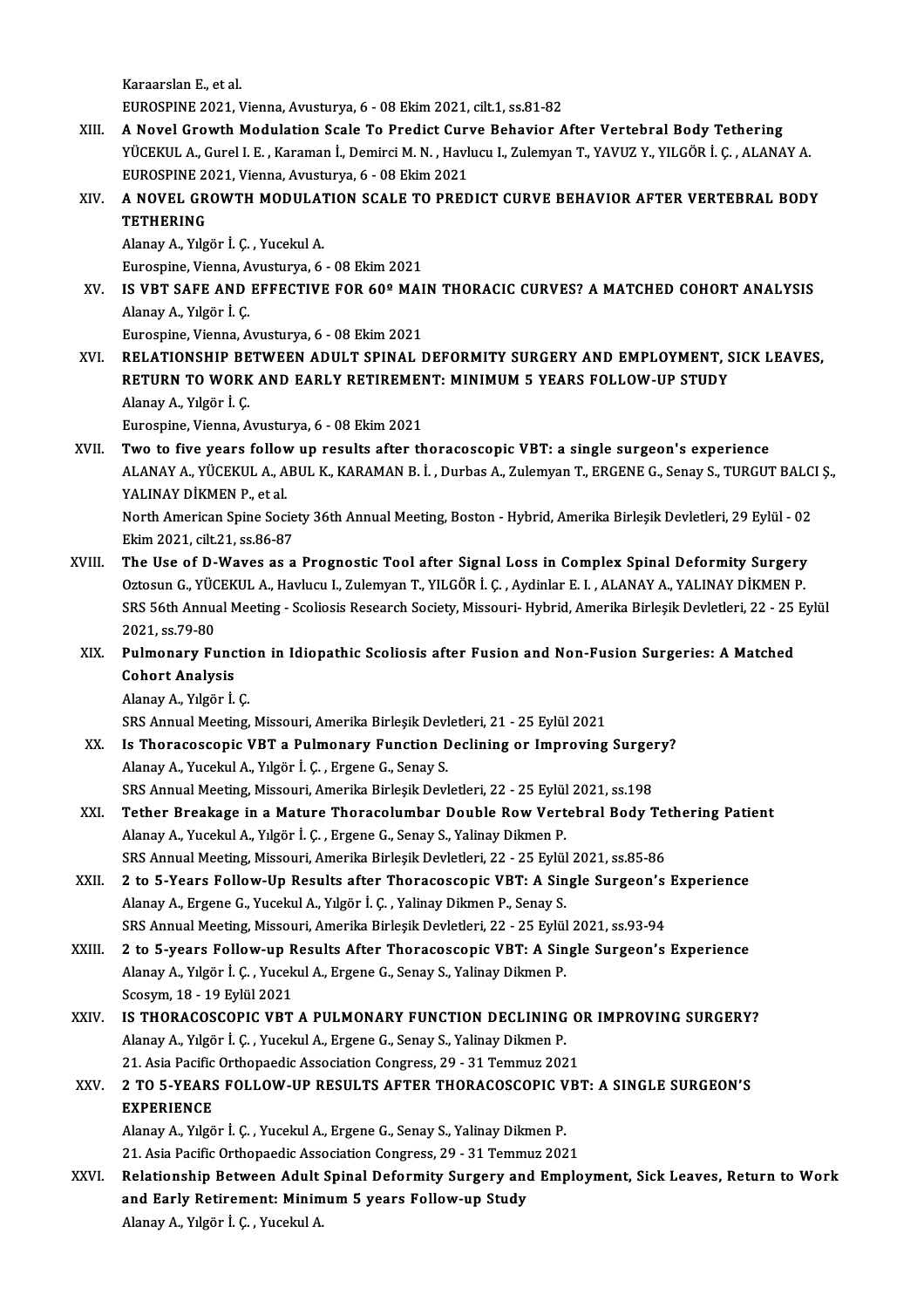21. Asia Pacific Orthopaedic Association Congress, 29 Temmuz 2021 - 31 Temmuz 2022<br>Analgesis and Opiaid Medisstion Prafile of European Adult Spinal Defermity I

XXVII. Analgesic and Opioid Medication Profile of European Adult Spinal Deformity Patients: Minimum 5<br>vears Follow-up Study 21. Asia Pacific Orthopaed<br>Analgesic and Opioid M<br>years Follow-up Study<br>Alanay A. Yusalul A. Vilsä years Follow-up Study<br>Alanay A., Yucekul A., Yılgör İ. Ç.<br>21. Asia Pacific Orthopaedic Association Congress, 29 - 31 Temmuz 2021<br>Belationship between adult spinal defermity surgery and empley

AlanayA.,YucekulA.,Yılgör İ.Ç.

XXVIII. Relationship between adult spinal deformity surgery and employment, sick leaves, return to work<br>and early retirement: minimum 5 year follow-up study 21. Asia Pacific Orthopaedic Association Congress, 29 - 31 Tem<br>Relationship between adult spinal deformity surgery and<br>and early retirement: minimum 5 year follow-up study<br>VILCOP L.C., VÜCEKULA, Zulamvan T. Vauur V. pirone

YILGÖR İ. Ç. , YÜCEKUL A., Zulemyan T., Yavuz Y., pizones j., Kleinstueck F., Perez-Grueso F. J. S. , Pellisé F., ALANAY<br>A. an<br>YI<br>A. YILGÖR İ. Ç. , YÜCEKUL A., Zulemyan T., Yavuz Y., pizones j., Kleinstueck F., Perez-Grueso F. J. S. , Pellisé F., ALANAY<br>A.<br>APSS-APPOS 2021 (13th Combined Meeting of Asia Pacific Spine Society &amp; Asia Pacific Paediatric

A.<br>APSS-APPOS 2021 (13th Combined Meeting of Asia Pacific Spine Socie<br>Society), Kobe- Hybrid, Japonya, 9 - 12 Haziran 2021, cilt.15, ss.97-98<br>Two to 5 year follow un requite after Thoracoscopis Vortabre APSS-APPOS 2021 (13th Combined Meeting of Asia Pacific Spine Society & Asia Pacific Paediatric Orthopaed<br>Society), Kobe-Hybrid, Japonya, 9 - 12 Haziran 2021, cilt.15, ss.97-98<br>XXIX. Two-to 5 year follow up results afte

## Society), Kobe- Hybrid, Japonya, 9 - 12 Haziran 2021, cilt.15, ss.97-98<br>Two-to 5 year follow up results after Thoracoscopic Vertabral BodyTethering: A Single Surgeon's<br>Experience Two-to 5 year follow up results after Thoracoscopic Vertabral BodyTethering: A Single Surgeon's<br>Experience<br>Yılgör İ. Ç. , Yücekul A., Abul K., Karaman B. İ. , Durbaş A., Zulemyan T., Ergene G., Senay S., Turgut Balcı Ş., Y

Experience<br>Yılgör İ. Ç. , Yüce<br>Dikmen P., et al.<br>APSS APROS 20 Yılgör İ. Ç. , Yücekul A., Abul K., Karaman B. İ. , Durbaş A., Zulemyan T., Ergene G., Senay S., Turgut Balcı Ş., Yalınay<br>Dikmen P., et al.<br>APSS-APPOS 2021 (13th Combined Meeting of Asia Pacific Spine Society &amp; Asia Pa

Dikmen P., et al.<br>APSS-APPOS 2021 (13th Combined Meeting of As<br>Society), 9 - 12 Haziran 2021, cilt.15, ss.156-157<br>Does vertebrel body tetbering sevee dise e APSS-APPOS 2021 (13th Combined Meeting of Asia Pacific Spine Society & amp; Asia Pacific Paediatric Orthonology, 9 - 12 Haziran 2021, cilt.15, ss.156-157<br>XXX. Does vertebral body tethering cause disc and facet joint Degene

## Society), 9 - 12 Haziran 2021, cilt.15, ss.156-157<br>Does vertebral body tethering cause disc and faith<br>Imaging Study with Minimum 2- year follow up<br>VILGÖR L.G. WÜGEKULA Almungrli B. Durbes A. Zul Does vertebral body tethering cause disc and facet joint Degeneration? A magnetic resonance<br>Imaging Study with Minimum 2- year follow up<br>YILGÖR İ. Ç. , YÜCEKUL A., Akpunarli B., Durbas A., Zulemyan T., Havlucu I., TURGUT B

**Imaging Study with<br>YILGÖR İ. Ç. , YÜCEKI<br>Yavuz Y., ALANAY A.<br>APSS APPOS 2021 (1** YILGÖR İ. Ç. , YÜCEKUL A., Akpunarli B., Durbas A., Zulemyan T., Havlucu I., TURGUT BALCI Ş., KARAARSLAN E.,<br>Yavuz Y., ALANAY A.<br>APSS-APPOS 2021 (13th Combined Meeting of Asia Pacific Spine Society &amp; Asia Pacific Paedi

Yavuz Y., ALANAY A.<br>APSS-APPOS 2021 (13th Combined Meeting of Asia Pacific Spine Society<br>Society), Kobe- Hybrid, Japonya, 9 - 12 Haziran 2021, cilt.15, ss.154-155<br>2 to 5, vears follow, un results after thorasossonis VPT: a APSS-APPOS 2021 (13th Combined Meeting of Asia Pacific Spine Society & Asia Pacific Paediatric Orthopaedic<br>Society), Kobe- Hybrid, Japonya, 9 - 12 Haziran 2021, cilt.15, ss.154-155<br>XXXI. 2 to 5-years follow-up results

Society), Kobe- Hybrid, Japonya, 9 - 12 Haziran 2021, cilt.15, ss.154-155<br>2 to 5-years follow-up results after thoracoscopic VBT: a singl<br>Alanay A., Yılgör İ. Ç. , Yucekul A., Senay S., Ergene G., Yalinay Dikmen P.<br>12th Co 13th Combined Meeting of Asia Pacific Spine Society & Asia Pacific Paediatric Orthopaedic Society, 9 - 12 Haziran 2021 Alanay A., Yılgör İ. Ç., Yucekul A., Senay S., Ergene G., Yalinay Dikmen P.

## XXXII. Is thoracoscopic VBT a pulmonary function declining or improving surgery? 2021<br>Is thoracoscopic VBT a pulmonary function declining or impro<br>Alanay A., Yılgör İ. Ç. , Yucekul A., Ergene G., Senay S., Yalinay Dikmen P.<br>12th Combined Meeting of Asia Pesifis Spine Sesisty & Asia Pesifis Peed Alanay<br>13th C<br>2021<br>Palati

13th Combined Meeting of Asia Pacific Spine Society & Asia Pacific Paediatric Orthopaedic Society, 9 - 12 Haziran 2021 13th Combined Meeting of Asia Pacific Spine Society & Asia Pacific Paediatric Orthopaedic Society, 9 - 12 Hazirar<br>2021<br>XXXIII. Relationship between adult spinal deformity surgery and employment, sick leaves, return to work

## 2021<br>Relationship between adult spinal deformity surgery and<br>and early retirement: minimum 5 years follow-up study<br>Alansy A. Yugalul A. Yılgön İ.C Relationship between adult :<br>and early retirement: minim<br>Alanay A., Yucekul A., Yılgör İ. Ç.<br>12th Combined Meeting of Asia

and early retirement: minimum 5 years follow-up study<br>Alanay A., Yucekul A., Yılgör İ. Ç.<br>13th Combined Meeting of Asia Pacific Spine Society & Asia Pacific Paediatric Orthopaedic Society, 9 - 12 Haziran<br>2021 Alanay<br>13th C<br>2021 13th Combined Meeting of Asia Pacific Spine Society & Asia Pacific Paediatric Orthopaedic Society, 9 - 12 Hazi<br>2021<br>XXXIV. Analgesic and opioid medication pro le of european adult spinal deformity patients: minimum 5<br>xears

## 2021<br>Analgesic and opioid r<br>years follow-up study Analgesic and opioid medica<br>years follow-up study<br>Alanay A., Yucekul A., Yılgör İ. Ç.<br>12th Combined Meeting of Asia

Alanay A., Yucekul A., Yılgör İ. Ç.

13th Combined Meeting of Asia Pacific Spine Society & Asia Pacific Paediatric Orthopaedic Society, 9 - 12 Haziran 2021

- XXXV. Comparison of Rasterstereography and Radiographic Measurements in Coronal Plane Deformities 2021<br>Comparison of Rasterstereography and Ra<br>Alanay A., Yılgör İ. Ç. , Yucekul A., Bayramoğlu M.<br>2SOSOPT 2021, 29 Nisan, 91 Mayıs 2021 Comparison of Rasterstereography ar<br>Alanay A., Yılgör İ. Ç. , Yucekul A., Bayramoğ<br>eSOSORT 2021 , 29 Nisan - 01 Mayıs 2021<br>Two to Five Year Follow Un Besults e Alanay A., Yılgör İ. Ç. , Yucekul A., Bayramoğlu M.<br>eSOSORT 2021 , 29 Nisan - 01 Mayıs 2021<br>XXXVI. Two to Five-Year Follow-Up Results after Thoracoscopic VBT: A Single Surgeon's Experience<br>Alanay A. Yılgör İ. G. Yucelu
- eSOSORT 2021 , 29 Nisan 01 Mayıs 2021<br>**Two to Five-Year Follow-Up Results after Thoracosco**<br>Alanay A., Yılgör İ. Ç. , Yucekul A., Yalinay Dikmen P., Senay S. Two to Five-Year Follow-Up Results a<br>Alanay A., Yılgör İ. Ç. , Yucekul A., Yalinay D<br>eSOSORT 2021, 29 Nisan - 01 Mayıs 2021<br>Dess Vantabral Bady Tatharing Gauss Alanay A., Yılgör İ. Ç. , Yucekul A., Yalinay Dikmen P., Senay S.<br>eSOSORT 2021, 29 Nisan - 01 Mayıs 2021<br>XXXVII. Does Vertebral Body Tethering Cause Disc and Facet Joint Degeneration? An MRI Study with<br>Minimum 3 Years
- eSOSORT 2021, 29 Nisan 01 Ma<br>Does Vertebral Body Tetheri<br>Minimum 2-Years Follow-Up<br>Alanay A. Engane G. Sanay S. Yal Does Vertebral Body Tethering Cause Disc and Facet Joint Degeneration? A<br>Minimum 2-Years Follow-Up<br>Alanay A., Ergene G., Senay S., Yalinay Dikmen P., Yılgör İ. Ç. , Karaarslan E., Yucekul A.<br>^SOSOPT 2021-20 Nisan - 01 Mayı

Minimum 2-Years Follow-Up<br>Alanay A., Ergene G., Senay S., Yalinay Dik<br>eSOSORT 2021, 29 Nisan - 01 Mayıs 2021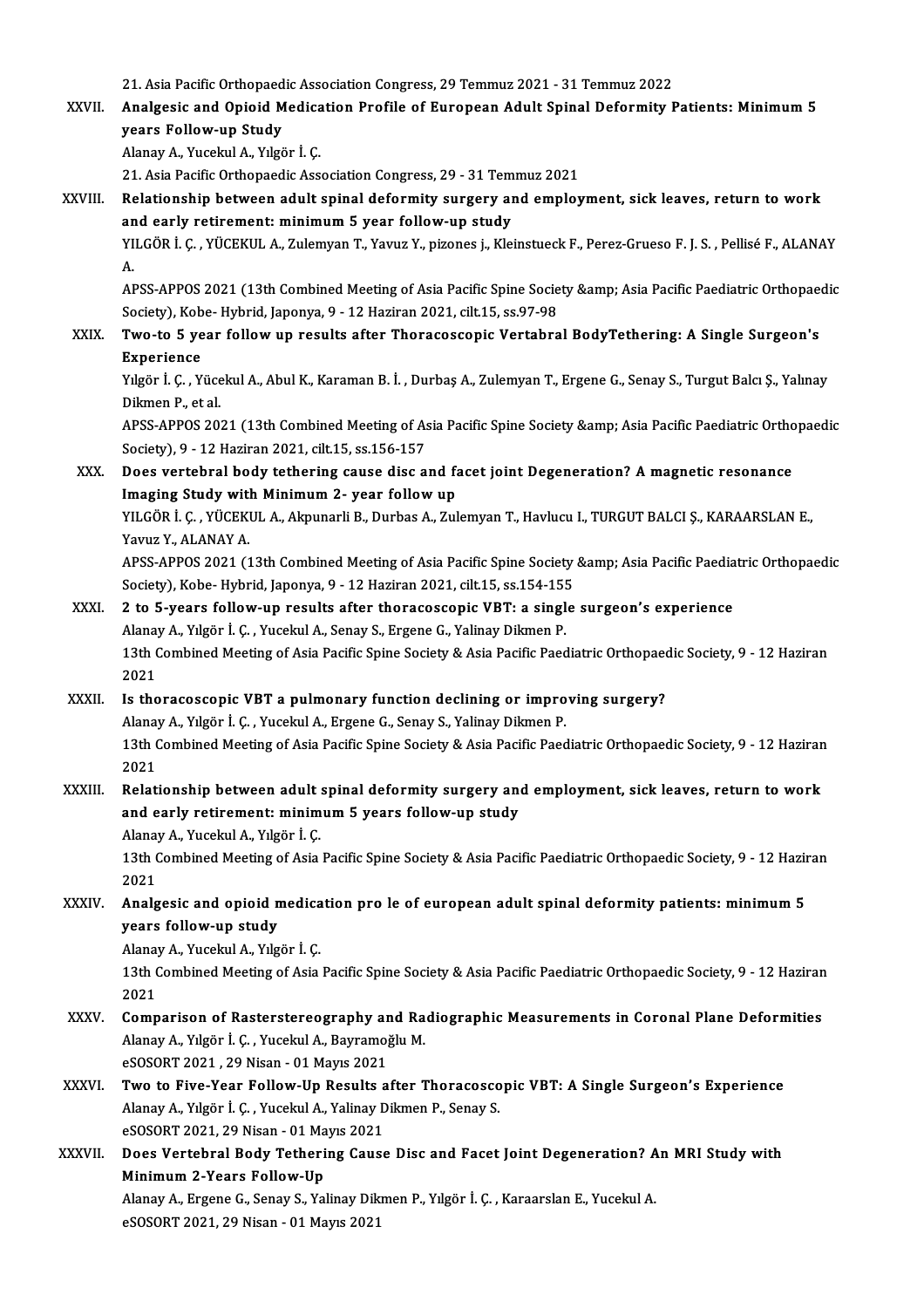| XXXVIII.     | torakolomber ve torakal eğriliklerde torakoskopik ve mini açık lumbotomi ile vertebral gövde                          |
|--------------|-----------------------------------------------------------------------------------------------------------------------|
|              | gerdirme ; 2-3 yıllık takip sonuçları                                                                                 |
|              | Yucekul A., Ergene G., Senay S., Alanay A., Yilgör I. C.                                                              |
|              | 28th Internatonal Meetng on Advanced Spine Techniques, 23 - 25 Nisan 2021, ss.62-63                                   |
| <b>XXXIX</b> | Thoracoscopic Vertebral Body Tethering for Patients with >30 Degree Upper Thoracic Curves                             |
|              | ALANAY A., YÜCEKUL A., KARAMAN B. İ., Senay S., ERGENE G., AY B., YALINAY DİKMEN P., Zulemyan T., Yavuz Y.,           |
|              | YILGÖR İ.Ç.                                                                                                           |
|              | Virtual 27th International Meeting on Advanced Spine Techniques (IMAST) 2020, ONLINE, 31 Aralık 2020                  |
| XL.          | Growth Modulation with Thoracoscopic Vertebral Body Tethering for Patients with >60 Degree                            |
|              | <b>Main Thoracic Curves</b>                                                                                           |
|              | ALANAY A., YÜCEKUL A., Senay S., ERGENE G., AY B., Zulemyan T., YILGÖR İ. Ç.                                          |
|              | Virtual 27th International Meeting on Advanced Spine Techniques (IMAST) 2020, ONLINE, 31 Aralık 2020                  |
| XLI.         | PREDICTOR OF MECHANICAL FAILURES IN ADULT SPINAL DEFORMITY SURGERY WITH LONG                                          |
|              | LUMBOPELVIC FIXATIONS                                                                                                 |
|              | Alanay A., Yılgör İ. Ç.                                                                                               |
|              | Eurospine, 6 - 09 Ekim 2020                                                                                           |
| XLII.        | ASSOCIATION BETWEEN SAGITTAL ALIGNMENT AND ADJACENT SEGMENT LOADING AS PREDICTED                                      |
|              | BY PATIENT-SPECIFIC MUSCULOSKELETAL SIMULATIONS                                                                       |
|              | Alanay A., Yılgör İ. Ç.<br>Eurospine, 6 - 09 Ekim 2020                                                                |
| XLIII.       | Adolesan İdiyopatik Skolyoz da Vertebral Bant, Posterior Enstrümantasyon ve Füzyona karşı:                            |
|              | Uyumlu Bir Kohort Analizi                                                                                             |
|              | Alanay A., Yucekul A., Erdogan B., Ergene G., Senay S., Ay B., Yalınay Dikmen P., Zülemyan T., Yavuz Y., Yılgör İ. Ç. |
|              | Eurospine 2020, Vienna, Avusturya, 6 - 09 Ekim 2020, cilt.1, sa.32, ss.32                                             |
| XLIV.        | Intraoperative Neuromonitoring Practice Patterns in Spinal Deformity Surgery                                          |
|              | YALINAY DİKMEN P., YÜCEKUL A., Halsey M., Havlucu l., Zulemyan T., YILGÖR İ. Ç., ALANAY A.                            |
|              | SCOLIOSIS RESEARCH SOCIETY Virtual 55th Annual Meeting, ONLINE, 9 - 13 Eylül 2020, ss.140-141                         |
| XLV.         | Intraoperative Neuromonitoring Practice Patterns in Spinal Deformity Surgery                                          |
|              | Alanay A., Yalınay Dikmen P., Yılgör İ. Ç., Yucekul A.                                                                |
|              | SRS Annual Meeting, 9 - 13 Eylül 2020, ss 43                                                                          |
| XLVI.        | Correlations of Pelvic Incidence-Based Relative Radiographic Parameters to Lower Extremity                            |
|              | Compensations                                                                                                         |
|              | Alanay A., Yucekul A., Yılgör İ. Ç.                                                                                   |
|              | SRS Annual Meeting, 9 - 13 Eylül 2020                                                                                 |
| XLVII.       | Thoracoscopic and Mini-Open Lumbar Anterior Vertebral Body Tethering for Thoracolumbar and                            |
|              | <b>Double Curves</b>                                                                                                  |
|              | Alanay A., Yılgör İ. Ç., Yucekul A., Ergene G., Senay S.                                                              |
|              | IMAST, 10 Temmuz - 22 Ağustos 2020                                                                                    |
| XLVIII.      | Relative L4-S1 Lordosis: New PI-based Proportional Parameter that Aids the Interpretation of the                      |
|              | Distribution of Lumbar Lordosis                                                                                       |
|              | Alanay A., Yılgör İ. Ç., Yucekul A.                                                                                   |
|              | IMAST, 10 Temmuz - 22 Ağustos 2020                                                                                    |
| XLIX.        | Growth Modulation with Thoracoscopic Vertebral Body Tethering for Patients with >60 Degree Main                       |
|              | <b>Thoracic Curves</b>                                                                                                |
|              | Alanay A., Yucekul A., Yılgör İ. Ç., Ergene G., Senay S.                                                              |
| L.           | IMAST, 10 Temmuz - 22 Ağustos 2020                                                                                    |
|              | Assessment of Sagittal Shape and Alignment Using ShortCassette Radiographs and Intraoperative                         |
|              | Fluoroscopic Images for Predicting Mechanical Complications<br>Alanay A., Yılgör İ. Ç., Yucekul A.                    |
|              | IMAST, 10 Temmuz - 22 Ağustos 2020                                                                                    |
| LI.          | Thoracoscopic Vertebral Body Tethering for Patients with >30 Degree Upper Thoracic Curves                             |
|              |                                                                                                                       |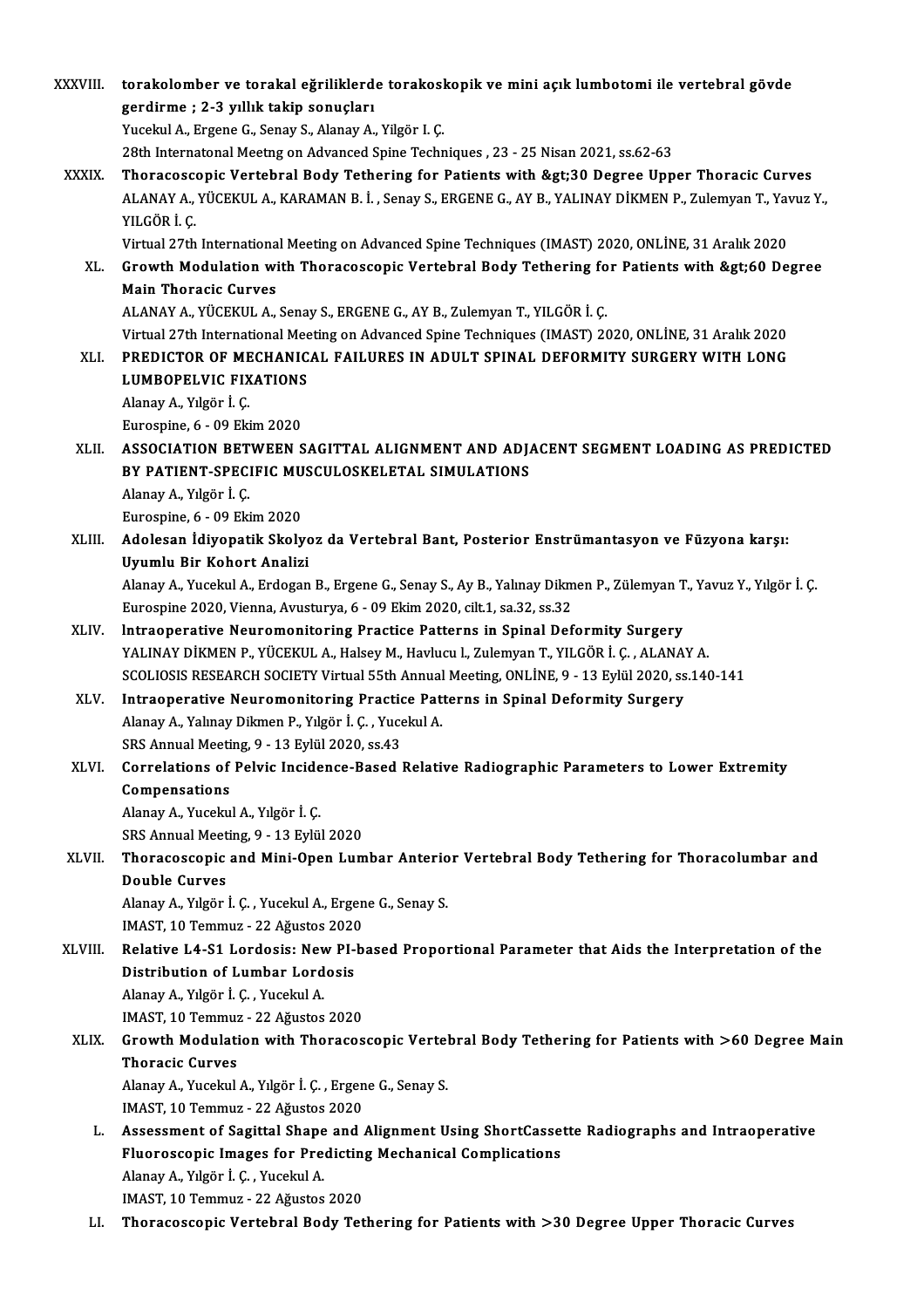Alanay A., Yucekul A., Yılgör İ. Ç. , Ergene G., Yalınay Dikmen P., Senay S.<br>IMAST 10 Temmuz. 22 Ağustas 2020 Alanay A., Yucekul A., Yılgör İ. Ç. , Ergen<br>IMAST, 10 Temmuz - 22 Ağustos 2020<br>Enem Predistien te Preventien in

- IMAST, 10 Temmuz 22 Ağustos 2020<br>LII. Prom Prediction to Prevention in Assessment of Risk of Mechanical Complications AlanayA.,Yılgör İ.Ç. ,YucekulA. IMAST, 10 Temmuz - 22 Ağustos 2020 Alanay A., Yılgör İ. Ç. , Yucekul A.<br>IMAST, 10 Temmuz - 22 Ağustos 2020<br>LIII. Forced Decision Tree Classifier for Determining Widespread Acting Features Affecting Mechanical<br>Complications
- IMAST, 10 Temn<br>Forced Decisio<br>Complications<br>Alanay A Yucek Forced Decision Tree Classi!<br>Complications<br>Alanay A., Yucekul A., Yılgör İ. Ç.<br>IMAST 10 Temmuz - 22 Ağustes Complications<br>Alanay A., Yucekul A., Yılgör İ. Ç.<br>IMAST, 10 Temmuz - 22 Ağustos 2020

Alanay A., Yucekul A., Yılgör İ. Ç.<br>IMAST, 10 Temmuz - 22 Ağustos 2020<br>LIV. Impact Of Radıologıc Varıables On Item Responses Of Odı And Srs22 In Adult Spınal Deformity<br>Patients: Differential Item Eungtienung (Dif) Anal IMAST, 10 Temmuz - 22 Ağustos 2020<br>Impact Of Radiologic Variables On Item Responses Of Odi And Srs22 In Adult Spinal Deformi<br>Patients: Differential Item Functioning (Dif) Analysis Results From A Multi-Center Database<br>POISS Impact Of Radıologic Variables On Item Responses Of Odi And Srs22 In Adult Spinal Deformity<br>Patients: Differential Item Functioning (Dif) Analysis Results From A Multi-Center Database<br>BOISSIERE L., YÜKSEL S., OBEID I., HAY Patients: Differential Item Functioning (Dif) Analysis Results From A Multi-Center Database<br>BOISSIERE L., YÜKSEL S., OBEID I., HAYASHI K., YILGÖR İ. Ç. , KLEINSTUCK F., ALANAY A., PELLISE F., GRU<br>P. , ACAROĞLU E., et al. BOISSIERE L., YÜKSEL S., OBEID I., HAYASHI K., YILGÖR İ. C., KLEINSTUCK F., ALANAY A., PELLISE F., GRUESO F. S.

- P. , ACAROĞLU E., et al.<br>EURO SPINE 2019, 16 18 Ekim 2019<br>LV. Correlation of Pelvic Incidence-Based Relative Radiographic Parameters to Lower Extremity<br>Compensations EURO SPINE 2019, 16 - 18 Ekim 2019<br>Correlation of Pelvic Incidence-Ba<br>Compensations<br>Yılgör İ. Ç. Correlati<br>Compens<br>Yılgör İ. Ç.<br>aurosnina Compensations<br>Yılgör İ. Ç.<br>eurospine, Helsinki, Finlandiya, 15 - 18 Ekim 2019<br>PRACED AND WEANED VS PRACED AND OPE
	-

- LVI. BRACED ANDWEANED VS BRACED AND OPERATED ADOLESCENT IDIOPATHIC SCOLIOSIS PATIENTS: eurospine, Helsinki, Finlandiya, 15 - 1<br>BRACED AND WEANED VS BRAC<br>A MATCHED COHORT ANALYSIS<br>Büyükadan A ABUL K VÜCEKUL A BRACED AND WEANED VS BRACED AND OPERATED ADOLESCENT IDIOPATHIC SCOLIOSIS PATIENTS:<br>A MATCHED COHORT ANALYSIS<br>Büyükaslan A., ABUL K., YÜCEKUL A., Yüksel B., Dalla M., Durbas A., YILGÖR İ. Ç. , YAVUZ Y., YILMAZ H. G. , ALANA
	- A.<br>Bü<br>A. Büyükaslan A., ABUL K., YÜCEKUL A., Yüksel B., Dalla M., Durbas A., YILGÖR İ. Ç. ,<br>A.<br>XIII. Uluslararası Türk Omurga Kongresi, İzmir, Türkiye, 3 - 06 Nisan 2019, ss.52<br>THOPACOSCOPIC VERTERRAL, RODY TETHERINC EOR ADOLESCENT

A.<br>XIII. Uluslararası Türk Omurga Kongresi, İzmir, Türkiye, 3 - 06 Nisan 2019, ss.52<br>LVII. THORACOSCOPIC VERTEBRAL BODY TETHERING FOR ADOLESCENT IDIOPATHIC SCOLIOSIS:<br>CLINICAL UIDCMENT OF INITIAL COPPECTION NEED AND FO XIII. Uluslararası Türk Omurga Kongresi, İzmir, Türkiye, 3 - 06 Nisan 2019, ss.52<br>THORACOSCOPIC VERTEBRAL BODY TETHERING FOR ADOLESCENT IDIOPATHIC SCOLIOSIS<br>CLINICAL JUDGMENT OF INITIAL CORRECTION NEED AND FOLLOW-UP CURVE CLINICAL JUDGMENT OF INITIAL CORRECTION NEED AND FOLLOW-UP CURVE BEHAVIOR ACCORDING TO SANDERS SKELETAL MATURITY STAGING SYSTEM CLINICAL JUDGMENT OF INITIAL CORRECTION NEED AND FOLLOW-UP CURVE BEHAVIOR<br>ACCORDING TO SANDERS SKELETAL MATURITY STAGING SYSTEM<br>ALANAY A., YÜCEKUL A., ABUL K., ERGENE G., Senay S., AY B., Cebeci B. O. , Pekmezci M., Lahut ACCORDING TO SANDERS SKELETAL MATURITY STAGING SYSTEM<br>ALANAY A., YÜCEKUL A., ABUL K., ERGENE G., Senay S., AY B., Cebeci B. O. , Pekme<br>XIII. Uluslararası Türk Omurga Kongresi, İzmir, Türkiye, 3 - 06 Nisan 2019, ss.25<br>Belat

## ALANAY A., YÜCEKUL A., ABUL K., ERGENE G., Senay S., AY B., Cebeci B. O. , Pekmezci M., Lahut S., Yavuz Y., et al.<br>XIII. Uluslararası Türk Omurga Kongresi, İzmir, Türkiye, 3 - 06 Nisan 2019, ss.25<br>LVIII. Relative L4-S1 Lor XIII. Uluslararası Türk Omurga Kongre<br>Relative L4-S1 Lordosis: New PI-<br>Distribution of Lumbar Lordosis<br>Vilgën I C Relative<br>Distribut:<br>Yılgör İ. Ç.<br>12th Inter <mark>Distribution of Lumbar Lordosis</mark><br>Yılgör İ. Ç.<br>13th International Turkish Spine Congress, İzmir, Türkiye, 3 - 06 Nisan 2019<br>Importange of Bostonerative and Fellow un Information en Bredisti

Yılgör İ. Ç.<br>13th International Turkish Spine Congress, İzmir, Türkiye, 3 - 06 Nisan 2019<br>LIX. Importance of Postoperative and Follow-up Information on Prediction of Mechanical Complications<br>Vılgön<sup>i</sup> G 13th Inter<br>Importan<br>Yılgör İ. Ç.<br>13th Inter Importance of Postoperative and Follow-up Information on Predicti<br>Yılgör İ. Ç.<br>13th International Turkish Spine Congress, İzmir, Türkiye, 3 - 06 Nisan 2019<br>Forsed Desision Tree Classifier for Determining Widespreed Asting

13th International Turkish Spine Congress, İzmir, Türkiye, 3 - 06 Nisan 2019

## Yılgör İ. Ç.<br>13th International Turkish Spine Congress, İzmir, Türkiye, 3 - 06 Nisan 2019<br>LX. Forced Decision Tree Classifier for Determining Widespread Acting Features Affecting Mechanical<br>Complications Complications<br>Yılgör İ. Ç.<br>13th International Turkish Spine Congress, İzmir, Türkiye, 3 - 06 Nisan 2019<br>Time Dependent Internretation of Meshanisal Complications Using (

Yılgör İ.Ç.

## Yılgör İ. Ç.<br>13th International Turkish Spine Congress, İzmir, Türkiye, 3 - 06 Nisan 2019<br>LXI. Time-Dependent Interpretation of Mechanical Complications Using Cox Regression and Survival<br>Analysis 13th Inter<br>Time-De<sub>l</sub><br>Analysis<br><sup>Vilgër i C</sup> Time-Dep<br>Analysis<br>Yılgör İ. Ç.<br>13th Inter

Analysis<br>13th International Turkish Spine Congress, İzmir, Türkiye, 3 - 06 Nisan 2019<br>13th International Turkish Spine Congress, İzmir, Türkiye, 3 - 06 Nisan 2019

### Yılgör İ. Ç.<br>13th International Turkish Spine Congress, İzmir, Türkiye, 3 - 06 Nisan 2019<br>LXII. Vertebral Body Tethering vs Posterior Instrumentation and Fusion for Adolescent Idiopathic<br>Seoliosis: A Matebed Cobert Ana 13th International Turkish Spine Congress<br>Vertebral Body Tethering vs Posterio<br>Scoliosis: A Matched Cohort Analysis<br>Vilgër i G Vertebral<br>Scoliosis:<br>Yılgör İ. Ç.<br>13th Inter 13th International Cohort Analysis<br>13th International Turkish Spine Congress, İzmir, Türkiye, 3 - 06 Nisan<br>13th International Turkish Spine Congress, İzmir, Türkiye, 3 - 06 Nisan

### Yılgör İ. Ç.<br>13th International Turkish Spine Congress, İzmir, Türkiye, 3 - 06 Nisan 2019<br>13. LXIII. Thoracoscopic Vertebral Body Tethering for Adolescent Idiopathic Scoliosis: Clinical Judgment of<br>13. Initial Connecti 13th International Turkish Spine Congress, İzmir, Türkiye, 3 - 06 Nisan 2019<br>Thoracoscopic Vertebral Body Tethering for Adolescent Idiopathic Scoliosis: Clinical Judgment of<br>Initial Correction Need and Follow-up Curve Beha Thoraco<br>Initial C<br>System<br><sup>Vilgën</sub>i *(*</sup> Initial Correction Need and Follow-up Curve Behavior According to Sanders Skeletal Maturity taging<br>System<br>Yılgör İ.Ç.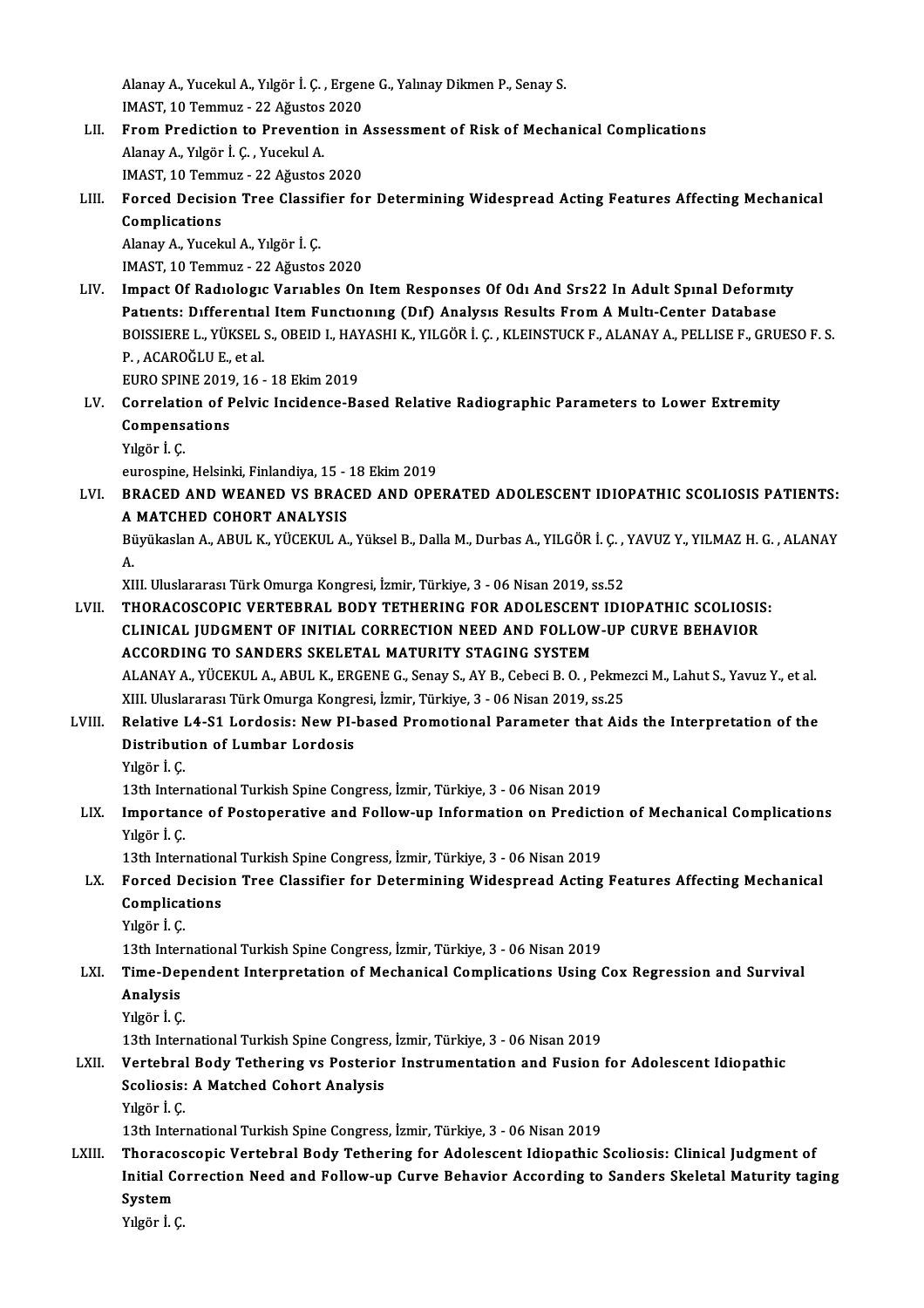13th International Turkish Spine Congress, İzmir, Türkiye, 3 - 06 Nisan 2019<br>Therecoscopis Vertebral Body: Tethering fan Adelessent Idionathie (

|              | 13th International Turkish Spine Congress, İzmir, Türkiye, 3 - 06 Nisan 2019                                                                                         |
|--------------|----------------------------------------------------------------------------------------------------------------------------------------------------------------------|
| LXIV.        | Thoracoscopic Vertebral Body Tethering for Adolescent Idiopathic Scoliosis: Minimum 2 years                                                                          |
|              | Results of Patients Reaching Skeletal Maturity                                                                                                                       |
|              | Yılgör İ Ç                                                                                                                                                           |
|              | 13th International Turkish Spine Congress, İzmir, Türkiye, 3 - 06 Nisan 2019                                                                                         |
| LXV.         | Assessment of Sagittal Shape and Alignment Using Short-Cassette Radiographs and Intraoperative                                                                       |
|              | Fluoroscopic Images for Predictinf Mechanical Complications                                                                                                          |
|              | Yılgör İ Ç                                                                                                                                                           |
| LXVI.        | 13th International Turkish Spine Congress, İzmir, Türkiye, 3 - 06 Nisan 2019                                                                                         |
|              | Brace and Weaned vs Brace and Operated Adolescent Idiopathic Scoliosis Patients: Amatched Cohort                                                                     |
|              | Analysis                                                                                                                                                             |
|              | Yılgör İ. Ç                                                                                                                                                          |
|              | 13th International Turkish Spine Congress, İzmir, Türkiye, 3 - 06 Nisan 2019                                                                                         |
| LXVII.       | Global Alignment and Proportion (GAP) Score Better Correlates to HRQoL Scores and Better                                                                             |
|              | Predicts Mechanical Complications Compared to SRS-Schwab Sagittal Modifiers                                                                                          |
|              | YILGÖR İ. Ç., Söğünmez N., YAVUZ Y., Özmen B. B., Obeid I., Kleinstück F., Acaroglu R. E., Perez Grueso F. J. S.,                                                    |
|              | Mannion A., Pellise F., et al.                                                                                                                                       |
|              | North American Spine Society 32nd Annual Meeting, 25 - 28 Ekim 2017                                                                                                  |
| LXVIII.      | Frailty and Risk Stratification, a European Perspective                                                                                                              |
|              | YILGÖR İ. Ç.                                                                                                                                                         |
| LXIX.        | North American Spine Society 32nd Annual Meeting, 25 - 28 Ekim 2017<br>The Appropriate Sagittal Plane Correction to Individualized Proportionate Shape and Alignment |
|              | Does Not Necessarily Mean More Complex Surgery in Adult Spinal Deformity                                                                                             |
|              | YILGÖR İ. Ç., Söğünmez N., YAVUZ Y., Obeid I., Kleinstück F., Perez Grueso F. J. S., Acaroglu R. E., Mannion A., Pellise                                             |
|              | F., ALANAY A., et al.                                                                                                                                                |
|              | Eurospine 2017, 11 - 13 Ekim 2017                                                                                                                                    |
| LXX.         | Sagittal Plane in Elderly. Naturally Forward                                                                                                                         |
|              | YILGÖR İÇ                                                                                                                                                            |
|              | Eurospine 2017, 11 - 13 Ekim 2017                                                                                                                                    |
| LXXI.        | A Single Sagittal Parameter for Decision Making in ASD?                                                                                                              |
|              | Boissiere L., YILGÖR İ. Ç., Larrieu D., Bourghli A., Cawley D., Fujishiro T., Acaroglu R. E., Kleinstück F., Perez Grueso                                            |
|              | F J S , Pellise F , et al.                                                                                                                                           |
|              | Scoliosis Research Society 52nd Annual Meeting Course, 6 - 09 Eylül 2017                                                                                             |
| LXXII.       | Sagittal Realignment Goals Should Be Set to Ideal Proportionate Shape and Alignment Independent                                                                      |
|              | of Age                                                                                                                                                               |
|              | YILGÖR İ. Ç., Söğünmez N., YAVUZ Y., Obeid I., Kleinstück F., Perez Grueso F. J. S., Acaroglu R. E., Mannion A., Pellise                                             |
|              | F., ALANAY A., et al.                                                                                                                                                |
|              | Scoliosis Research Society 52nd Annual Meeting Course, 6 - 09 Eylül 2017                                                                                             |
| LXXIII.      | Failure to Validate the Age-Adjusted Alignment Thresholds Concept in an Adult Spinal Deformity                                                                       |
|              | Database                                                                                                                                                             |
|              | YILGÖR İ. Ç. , Söğünmez N., YAVUZ Y., Obeid I., Kleinstück F., Acaroglu R. E. , Perez Grueso F. J. S. , Mannion A., Pellise                                          |
|              | F., ALANAY A., et al.                                                                                                                                                |
|              | 24th International Meeting on Advanced Spine Techniques, 12 - 15 Temmuz 2017                                                                                         |
| <b>LXXIV</b> | Safety and Efficacy of Concurrent Spinal Deformity and Intra-Dural Surgery: Case Series                                                                              |
|              | YILGÖR İ. Ç., Söğünmez N., Dalla M., Demirci Otluoğlu G., Başarır M., Özek M., ALANAY A.                                                                             |
|              | 12th International Turkish Spine Congress, 19 - 22 Nisan 2017                                                                                                        |
| <b>LXXV</b>  | Use of a Tailored Multimodal Recovery Pathway Accelerates Inpatient Recovery                                                                                         |
|              | YILGÖR İ. Ç., Kından P., ALANAY A., Söğünmez N., AY B.                                                                                                               |
|              | 12th International Turkish Spine Congress, 19 - 22 Nisan 2017                                                                                                        |
| LXXVI.       | Rölatif Spinopelvik Alignment (RSA): Sagital Dizilimi SVA'ya Kıyasla Daha İyi Belirleyen Yeni                                                                        |
|              | PItemelli Orantısal Parametre                                                                                                                                        |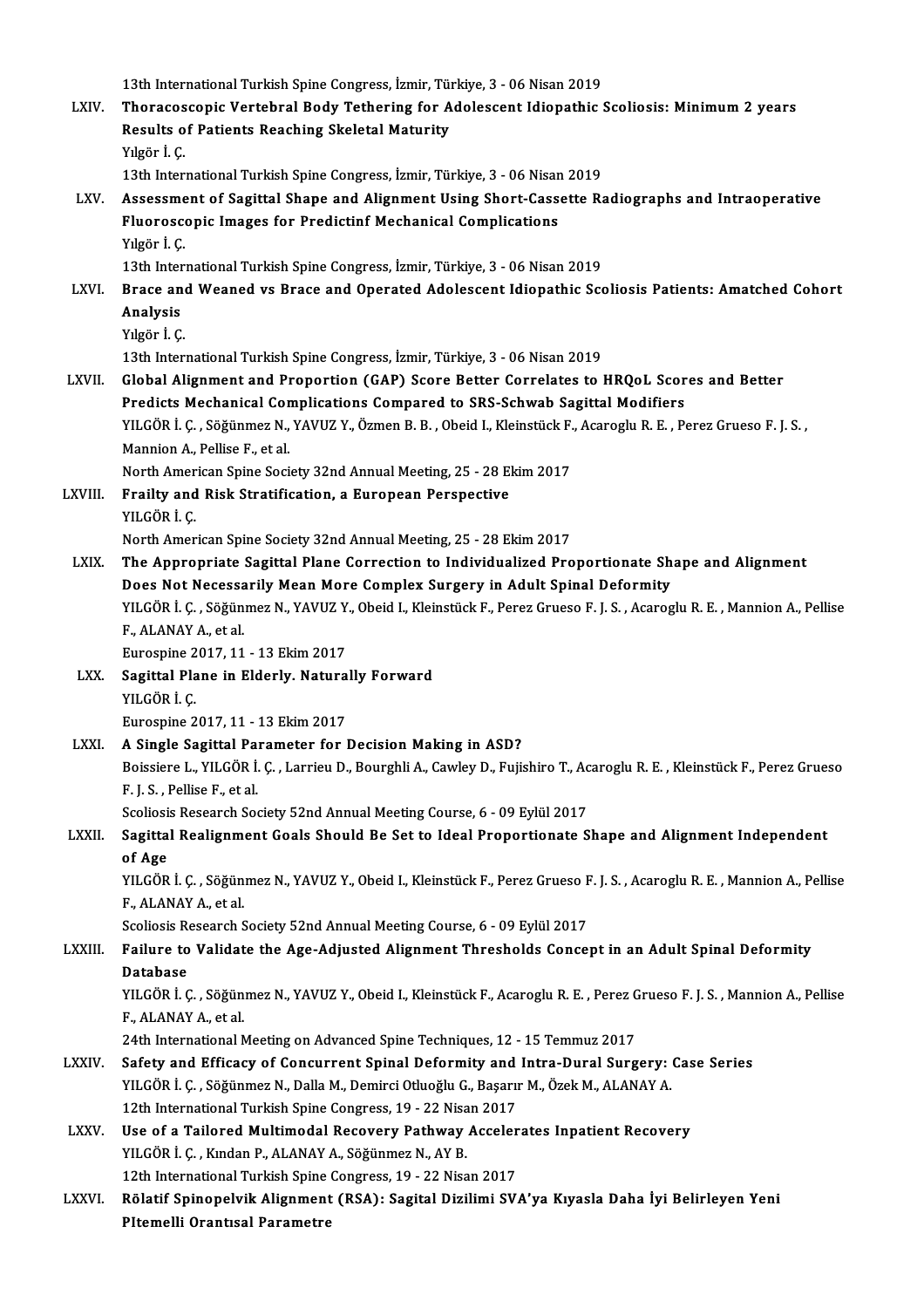YILGÖR İ. Ç. , Söğünmez N., YAVUZ Y., Boissiere L., Kleinstück F., Perez Grueso F. J. S. , Acaroglu R. E. , Mannion A.,<br>Pellise E. ALANAY A. et al. YILGÖR İ. Ç. , Söğünmez N.,<br>Pellise F., ALANAY A., et al.<br>Türk Nönesinurii Derneği 3 YILGÖR İ. Ç. , Söğünmez N., YAVUZ Y., Boissiere L., Kleinstück F., Perez Grueso F. J.<br>Pellise F., ALANAY A., et al.<br>Türk Nöroşirurji Derneği 31. Bilimsel Kongresi, Türkiye, 29 Mart - 02 Nisan 2017<br>Bölatif Balyik Vensiyen, Pellise F., ALANAY A., et al.<br>Türk Nöroşirurji Derneği 31. Bilimsel Kongresi, Türkiye, 29 Mart - 02 Nisan 2017<br>LXXVII. Rölatif Pelvik Versiyon (RPV): Pelvik Oryantasyonu Ölçen, Yeni PI-temelli Orantısal Parametrenin<br>Re Türk Nöroşirurji Derneği 31. Bilim<br>Rölatif Pelvik Versiyon (RPV):<br>Pelvik Tilt ile Karşılaştırılması<br><sup>VII C</sub>öp i C. Söğünmez N. YAVUZ</sup> Rölatif Pelvik Versiyon (RPV): Pelvik Oryantasyonu Ölçen, Yeni PI-temelli Orantısal Parametreı<br>Pelvik Tilt ile Karşılaştırılması<br>YILGÖR İ. Ç. , Söğünmez N., YAVUZ Y., Aşaroğlu C. B. , Haddad S., Obeid I., Kleinstück F., Pe Pelvik Tilt ile Karşılaştırılması<br>YILGÖR İ. Ç. , Söğünmez N., YAVUZ Y., Aşaroğlu C. B. , Haddad S., Obeid I., Kleinstüc<br>Mannion A., Pellise F., et al.<br>Türk Nöroşirurji Derneği 31. Bilimsel Kongresi, Türkiye, 29 Mart - 02 N YILGÖR İ. Ç., Söğünmez N., YAVUZ Y., Aşaroğlu C. B., Haddad S., Obeid I., Kleinstück F., Perez Grueso F. J. S., LXXVI I. Omurganın Büyümesi ve PulmonerFonksiyonların Gelişimi Türk Nöroşi<br>**Omurganın**<br>YILGÖR İ. Ç.<br>26 Ulusal Ti Omurganın Büyümesi ve PulmonerFonksiyonların Gelişimi<br>YILGÖR İ. Ç.<br>26. Ulusal Türk Ortopedi ve Travmatoloji Kongresi, Türkiye, 25 Ekim - 30 Kasım 2016<br>Segital (Balyik ve Sninal), PArametralar Nolordir? Nasıl Ölgüm Yanılır? YILGÖR İ. Ç.<br>26. Ulusal Türk Ortopedi ve Travmatoloji Kongresi, Türkiye, 25 Ekim - 30 Kasım<br>LXXIX. Sagital (Pelvik ve Spinal) PArametreler Nelerdir? Nasıl Ölçüm Yapılır?<br>YILGÖR İ. Ç. 26. Ulusal Ti<br><mark>Sagital (Pe</mark><br>YILGÖR İ. Ç.<br>26. Ulusal Ti 26. Ulusal Türk Ortopedi ve Travmatoloji Kongresi, Türkiye, 25 - 30 Ekim 2016 YILGÖR İ. Ç.<br>26. Ulusal Türk Ortopedi ve Travmatoloji Kongresi, Türkiye, 25 - 30 Ekim 2016<br>LXXX. Critical Age Thresholds for Surgical Complexity and Complication Rates in Adult Idiopathic Scoliosis<br>2016 VILGÖR İ. 26. Ulusal Türk Ortopedi ve Travmatoloji Kongresi, Türkiye, 25 - 30 Ekim 2016<br>Critical Age Thresholds for Surgical Complexity and Complication Rates in Adult Idiopathic Scolios<br>YILGÖR İ. Ç. , Söğünmez N., SARIYILMAZ K., Pe Critical Age Thresholds<br>YILGÖR İ. Ç. , Söğünmez N.,<br>ALANAY A., ESSG E. S. S. G.<br>Eunoanine 2016, E. , 07 Eki YILGÖR İ. Ç. , Söğünmez N., SARIYILMAZ K., Pellise F., Perez Grueso F. J. S. , Acaroglu R. E. , Obeid I., Kleinstück F.,<br>ALANAY A., ESSG E. S. S. G.<br>Eurospine 2016, 5 - 07 Ekim 2016 ALANAY A., ESSG E. S. S. G.<br>Eurospine 2016, 5 - 07 Ekim 2016<br>LXXXI. Preoperative Osteotomy Planification<br>VILCOP L.C YILGÖR İ. Ç.<br>Eurospine 2016, 5 - 07 Ekim 2016 Preoperative Osteotomy Planif<br>YILGÖR İ. Ç.<br>Eurospine 2016, 5 - 07 Ekim 2016<br>Which factors influence the sui LXXXII. Which factors influence the surgery vs. non-surgery decision for adult idiopathic scoliosis patients Eurospine 2016, 5 - 07 Ekim 2016<br>Which factors influence the surgery vs. non-sur<br>with gray zone (40-55o) main thoracic curves?<br>YU CÖP İ.C. Energa M. Hamgağlu A. Pollice E. Perg Which factors influence the surgery vs. non-surgery decision for adult idiopathic scoliosis patie<br>with gray zone (40-550) main thoracic curves?<br>YILGÖR İ. Ç. , Enercan M., Hamzaoğlu A., Pellise F., Perez Grueso F. J. S. , A with gray zone (40-550)<br>YILGÖR İ. Ç. , Enercan M., F<br>ALANAY A., ESSG E. S. S. G.<br>Clabal Snine Congress 201 YILGÖR İ. Ç. , Enercan M., Hamzaoğlu A., Pellise F.<br>ALANAY A., ESSG E. S. S. G.<br>Global Spine Congress 2016, 13 - 16 Nisan 2016<br>Clobal Tilt: A single paramatar incorporativ ALANAY A., ESSG E. S. S. G.<br>Global Spine Congress 2016, 13 - 16 Nisan 2016<br>LXXXIII. Global Tilt: A single parameter incorporating the spinal and pelvic parameters correlates with<br>health-related quality of life Global Spine Congress 2016, 13 - 16 Nisan 2016 Global Tilt: A single parameter incorporating the spinal and pelvic parameters correlates with<br>health-related quality of life<br>YILGÖR İ. Ç. , Enercan M., Hamzaoğlu A., Pellise F., Perez Grueso F. J. S. , Acaroglu R. E. , Ob health-related quality o<br>YILGÖR İ. Ç. , Enercan M., F<br>ALANAY A., ESSG E. S. S. G.<br>Seoliosia Beseareb Seciety YILGÖR İ. Ç. , Enercan M., Hamzaoğlu A., Pellise F., Perez Grueso F. J. S. , Acaroglu<br>ALANAY A., ESSG E. S. S. G.<br>Scoliosis Research Society 50th Annual Meeting Course, 30 Eylül - 03 Ekim 2015<br>Is nadiosraphie control neces ALANAY A., ESSG E. S. S. G.<br>Scoliosis Research Society 50th Annual Meeting Course, 30 Eylül - 03 Ekim 2015<br>LXXXIV. Is radiographic control necessary after every lengthening of magnetically controlled growing rod?<br>VILCOR L. Scoliosis Research Societ<br>Is radiographic contro<br>YILGÖR İ. Ç. , ALANAY A.<br>22nd International Meeti Is radiographic control necessary after every lengthening of magnetical<br>YILGÖR İ. Ç. , ALANAY A.<br>22nd International Meeting on Advanced Spine Techniques, 8 - 11 Temmuz 2015<br>Mental bealth and self image persention of non-di YILGÖR İ. Ç. , ALANAY A.<br>22nd International Meeting on Advanced Spine Techniques, 8 - 11 Temmuz 2015<br>LXXXV. Mental health and self image perception of non-disabled adult idiopathic scoliosis patients having<br>mild to moderat 22nd International Meeting on Advanced Spine Techniques, 8 - 11<br>Mental health and self image perception of non-disabled a<br>mild to moderate curves compared to normal population<br>VILGÖR L.C. Energen M. Hemreeğlu A. Pollies E. Mental health and self image perception of non-disabled adult idiopathic scoliosis patients having<br>mild to moderate curves compared to normal population<br>YILGÖR İ. Ç. , Enercan M., Hamzaoğlu A., Pellise F., Acaroglu R. E. , mild to moderate curves compared to normal population<br>ILGÖR İ. Ç. , Enercan M., Hamzaoğlu A., Pellise F., Acaroglu R. E.<br>11th International Turkish Spine Congress, 19 - 22 Nisan 2015<br>Tümör protegi ile ekstremite konuwusu s YILGÖR İ. Ç. , Enercan M., Hamzaoğlu A., Pellise F., Acaroglu R. E. , Obeid I., Kleinstück F., ALANAY A., ESSG E. S. S. G.<br>11th International Turkish Spine Congress, 19 - 22 Nisan 2015<br>LXXXVI. Tümör protezi ile ekstrem 11th International Turkish Spine Congress, 19 - 22 Nisa<br>Tümör protezi ile ekstremite koruyucu cerrahi: 1<br>AYVAZ M., Yücekul A., YILGÖR İ. Ç. , TOKGÖZOĞLU A. M.<br>22 Hlucel Türk Ortenedi ve Traymateleji Kongresi Türl Tümör protezi ile ekstremite koruyucu cerrahi: Yeni sistem ile deneyimlerin<br>AYVAZ M., Yücekul A., YILGÖR İ. Ç. , TOKGÖZOĞLU A. M.<br>23. Ulusal Türk Ortopedi ve Travmatoloji Kongresi, Türkiye, 29 Ekim - 03 Kasım 2013<br>Tetal fa AYVAZ M., Yücekul A., YILGÖR İ. Ç. , TOKGÖZOĞLU A. M.<br>23. Ulusal Türk Ortopedi ve Travmatoloji Kongresi, Türkiye, 29 Ekim - (<br>23. LXXXVII. Total femur rekonstrüksiyonu: Yeni sistem ile son deneyimler<br>AYVAZ M. YÜCEKUL A 23. Ulusal Türk Ortopedi ve Travmatoloji Kongresi, Türki<br>**Total femur rekonstrüksiyonu: Yeni sistem ile son**<br>AYVAZ M., YÜCEKUL A., YILGÖR İ. Ç. , TOKGÖZOĞLU A. M.<br><sup>22. Ulugal Türk Ortopedi ve Travmatoloji Kongresi, Antol</sup> Total femur rekonstrüksiyonu: Yeni sistem ile son deneyimler<br>AYVAZ M., YÜCEKUL A., YILGÖR İ. Ç. , TOKGÖZOĞLU A. M.<br>23. Ulusal Türk Ortopedi ve Travmatoloji Kongresi, Antalya, Türkiye, 29 Ekim - 03 Kasım 2013, cilt.47, ss.5 AYVAZ M., YÜCEKUL A., YILGÖR İ. Ç. , TOKGÖZOĞLU A. M.<br>23. Ulusal Türk Ortopedi ve Travmatoloji Kongresi, Antalya, Türkiye, 29 Ekim - 03 Kasım 2013, cilt.47, ss.51-52<br>2. LXXXVIII. Custom made pelvic prosthesis reconstru 23. Ulusal Türk Ortopedi ve Travmatoloji Kor<br>Custom made pelvic prosthesis reconst<br>TOKGÖZOĞLU A. M. , YILGÖR İ. Ç. , AYVAZ M.<br>10th Congrees of the European Hin Society ; Custom made pelvic prosthesis reconstruction after tum<br>TOKGÖZOĞLU A. M. , YILGÖR İ. Ç. , AYVAZ M.<br>10th Congress of the European Hip Society, 20 - 22 Eylül 2012<br>Total famur prosthesis for tumor resenstruction: Qur re TOKGÖZOĞLU A. M. , YILGÖR İ. Ç. , AYVAZ M.<br>10th Congress of the European Hip Society, 20 - 22 Eylül 2012<br>LXXXIX. Total femur prosthesis for tumor reconstruction: Our recent experience<br>TOKGÖZOĞLU A. M. YUGÖR İ. G. AYVAZ M. 10th Congress of the European Hip Society, <br>**Total femur prosthesis for tumor recon**<br>TOKGÖZOĞLU A.M. , YILGÖR İ.Ç. , AYVAZ M. Total femur prosthesis for tumor reconstruction: Our re<br>TOKGÖZOĞLU A. M. , YILGÖR İ. Ç. , AYVAZ M.<br>10th Congress of the European Hip Society, 20 - 22 Eylül 2012<br>Effects of the spewing nod on the disce and fect joints TOKGÖZOĞLU A. M. , YILGÖR İ. Ç. , AYVAZ M.<br>10th Congress of the European Hip Society, 20 - 22 Eylül 2012<br>XC. Effects of the growing rod on the discs and facet joints of the unfused intermediate segments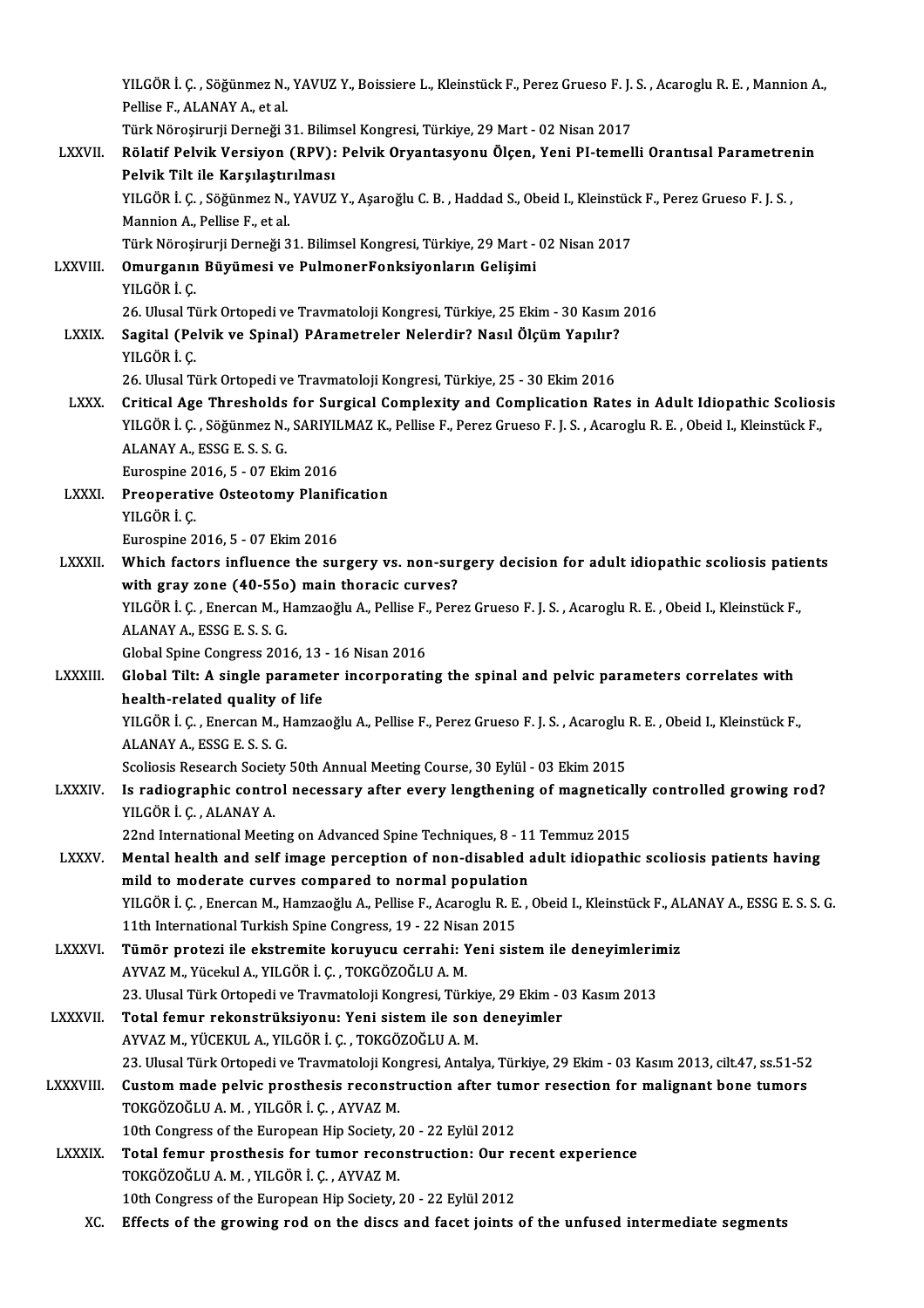DEMİRKIRAN H. G. , YILGÖR İ. Ç. , AYVAZ M., KÖSEMEHMETOĞLU K., DAĞLIOĞLU Y. K. , YAZICI M.<br>Spinavyalk. 28 Mayıs - 01 Haziran 2012. DEMİRKIRAN H. G. , YILGÖR İ. Ç. , AYVAZ<br>Spineweek, 28 Mayıs - 01 Haziran 2012<br>Dess srevying red sayse desenerati DEMİRKIRAN H. G., YILGÖR İ. Ç., AYVAZ M., KÖSEMEHMETOĞLU K., DAĞLIOĞLU Y. K., YAZICI M.<br>Spineweek, 28 Mayıs - 01 Haziran 2012<br>XCI. Does growing rod cause degeneration and secondary deformity in the adjacent segment<br>XILGÖR

- Spineweek, 28 Mayıs 01 Haziran 2012<br>Does growing rod cause degeneration and secondary deformity in the adjacent segme<br>YILGÖR İ. Ç. , ARITAN S., DEMİRKIRAN H. G. , DAĞLIOĞLU Y. K. , KÖSEMEHMETOĞLU K., YAZICI M.<br>SPINEWEEK Does growing rod cause degeneration and secondary of MLGÖR İ. Ç. , ARITAN S., DEMİRKIRAN H. G. , DAĞLIOĞLU Y. K.<br>SPINEWEEK 2012, 28 Mayıs - 01 Haziran 2012, cilt.21, ss.316<br>Effects of the growing rod on the discs and facet YILGÖR İ. Ç. , ARITAN S., DEMİRKIRAN H. G. , DAĞLIOĞLU Y. K. , KÖSEMEHMETOĞLU K., YAZICI M.<br>SPINEWEEK 2012, 28 Mayıs - 01 Haziran 2012, cilt.21, ss.316<br>XCII. Effects of the growing rod on the discs and facets of the unfuse
- SPINEWEEK 2012, 28 Mayıs 01 Haziran 2012, cilt.21, ss.316<br>Effects of the growing rod on the discs and facets of the unfused intermediate segme<br>DEMİRKIRAN H. G. , YILGÖR İ. Ç. , AYVAZ M., KÖSEMEHMETOĞLU K., DAĞLIOĞLU Y. K Effects of the growing rod on the discs<br>DEMİRKIRAN H. G., YILGÖR İ. Ç., AYVAZ M.<br>Posna 2012, 16 - 19 Mayıs 2012, cilt.6, ss.2<br>Ayak bileği tibiotalar eklem nismente 1 DEMİRKIRAN H. G., YILGÖR İ. Ç., AYVAZ M., KÖSEMEHMETOĞLU K., DAĞLIOĞLU Y.<br>Posna 2012, 16 - 19 Mayıs 2012, cilt.6, ss.2<br>XCIII. Ayak bileği tibiotalar eklem pigmente villonodüler sinoviti: Olgu sunumu<br>HIPLO PEHLİVAN Ö. KAMAC
- Posna 2012, 16 19 Mayıs 2012, cilt.6, ss.2<br><mark>Ayak bileği tibiotalar eklem pigmente villonodüler sinoviti: Olgu sunum</mark><br>HURİ G., PEHLİVAN Ö., KAMACI L., YILGÖR İ. Ç. , ATAY Ö. A. , KAYA D., Doral M. M.<br>21 Hlusel Türk Ortono Ayak bileği tibiotalar eklem pigmente villonodüler sinoviti: Olgu sunu:<br>HURİ G., PEHLİVAN Ö., KAMACI L., YILGÖR İ. Ç. , ATAY Ö. A. , KAYA D., Doral M. M<br>21. Ulusal Türk Ortopedi ve Travmatoloji Kongresi, Türkiye, 3 - 08 Ka

# Bilimsel KuruluşlardakiÜyelikler / Görevler

Bilimsel Kuruluşlardaki Üyelikler<br>AO Spine, Üye, 2016 - Devam Ediyor , İsviçre<br>Sealiasia Bessarah Sesisty, Üye, 2015 - Devan Sammoor Kur uruyur uurir oy ormicr 7 dorevici<br>A0 Spine, Üye, 2016 - Devam Ediyor , İsviçre<br>Scoliosis Research Society, Üye, 2015 - Devam Ediyor , Amerika Birleşik Devletleri<br>EUROSPINE the Spine Society of Europe, Üye, 2015 AO Spine, Üye, 2016 - Devam Ediyor , İsviçre<br>Scoliosis Research Society, Üye, 2015 - Devam Ediyor , Amerika Birleşik Devle<br>EUROSPINE, the Spine Society of Europe , Üye, 2015 - Devam Ediyor , İsviçre<br>Turkish Spine Society ( Scoliosis Research Society, Üye, 2015 - Devam Ediyor , Amerika B:<br>EUROSPINE, the Spine Society of Europe , Üye, 2015 - Devam Ediy<br>Türkish Spine Society (TOD), Üye, 2015 - Devam Ediyor , Türkiye<br>Türk Ortopedi ve Traumatalaj EUROSPINE, the Spine Society of Europe , Üye, 2015 - Devam Ediyor , İsviçre<br>Turkish Spine Society (TOD), Üye, 2015 - Devam Ediyor , Türkiye<br>Türk Ortopedi ve Travmatoloji Birliği Derneği, Üye, 2010 - Devam Ediyor , Türkiye

#### Bilimsel Hakemlikler

SPINE, SCI Kapsamındaki Dergi, Aralık 2021

JOURNALOFBONEANDJOINTSURGERY-AMERICANVOLUME,SCIKapsamındakiDergi,Temmuz2020 SPINE, SCI Kapsamındaki Dergi, Aralık 2021<br>JOURNAL OF BONE AND JOINT SURGERY-AMERICAN VOLUME, SCI Kapsamındaki Der<sub>i</sub><br>The Journal of Turkish Spinal Surgery , Diğer İndekslerce Taranan Dergi, Aralık 2019<br>snine Defermity, Di spine Deformity, Diğer İndekslerce Taranan Dergi, Ekim 2019<br>JOURNAL OF ORTHOPAEDİC SURGERY, SCI Kapsamındaki Dergi, Nisan 2017 The Journal of Turkish Spinal Surgery , Diğer İndekslerce Taranan Dergi, Ara<br>spine Deformity, Diğer İndekslerce Taranan Dergi, Ekim 2019<br>JOURNAL OF ORTHOPAEDIC SURGERY, SCI Kapsamındaki Dergi, Nisan 2017<br>ACTA OPTHOPAEDICA ACTAORTHOPAEDICAETTRAUMATOLOGICATURCICA,SCIKapsamındakiDergi,Şubat2017 BMC MUSCULOSKELETAL DISORDERS, SCI-E Kapsamındaki Dergi, Aralık 2013

#### Bilimsel Araştırma / Çalışma Grubu Üyelikleri

Bilimsel Araştırma / Çalışma Grubu Üyelikleri<br>Aospine Knowledge Forum Deformity , AO Spine , Switzerland, https://www.aofoundation.org/spine, 2019 - Devam<br>Ediver Barnik<br>Aospin<br>Ediyor<br><sup>Harms</sup> Aospine Knowledge Forum Deformity , AO Spine , Switzerland, https://www.aofoundation.org/spine, 2019 - Devam<br>Ediyor<br>Harms Study Group, Setting Scoliosis Straight, United States Of America, https://hsg.settingscoliosisstrai

Ediyor<br>Harms Study G<br>Devam Ediyor<br>Euronean Snin Harms Study Group, Setting Scoliosis Straight, United States Of America, https://hsg.settingscoliosisstraight.org/, 2018<br>Devam Ediyor<br>European Spine Study Group (Essg), Vall d'Hebron Institute of Research, Spain, https://w

Devam Ediyor<br>European Spine Study Group (Essg), Vall d'Hebron Institute of Research, Spain, https://www.spine-essg.com/, 2014 -<br>Devam Ediyor

# bevam Ediyor<br>Kongre ve Sempozyum Katılımı Faaliyetleri

Kongre ve Sempozyum Katılımı Faaliyetleri<br>Eurospine 2021, Oturum Başkanı, Vienna, Avusturya, 2021<br>Eursenine 2021, Oturum Baskanı, Vienna, Avusturya, 2021 Eurospine 2021, Oturum Başkanı, Vienna, Avusturya, 2021<br>Eursopine 2021, Oturum Başkanı, Vienna, Avusturya, 2021 Eurospine 2021, Oturum Başkanı, Vienna, Avusturya, 2021<br>Eursopine 2021, Oturum Başkanı, Vienna, Avusturya, 2021<br>56th Scoliosis Research Society Annual Meeting, Moderatör, Missouri, Amerika Birleşik Devletleri, 2021<br>56th Sc Eursopine 2021, Oturum Başkanı, Vienna, Avusturya, 2021<br>56th Scoliosis Research Society Annual Meeting, Moderatör, Missouri, Amerika Birleşik Devletleri, 2021<br>56th Scoliosis Research Society Annual Meeting, Moderatör, Miss 56th Scoliosis Research Society Annual Meeting, Moderatör, Missouri, Amerika Birleşik Devletleri, 2021<br>56th Scoliosis Research Society Annual Meeting, Panelist, Missouri, Amerika Birleşik Devletleri, 2021